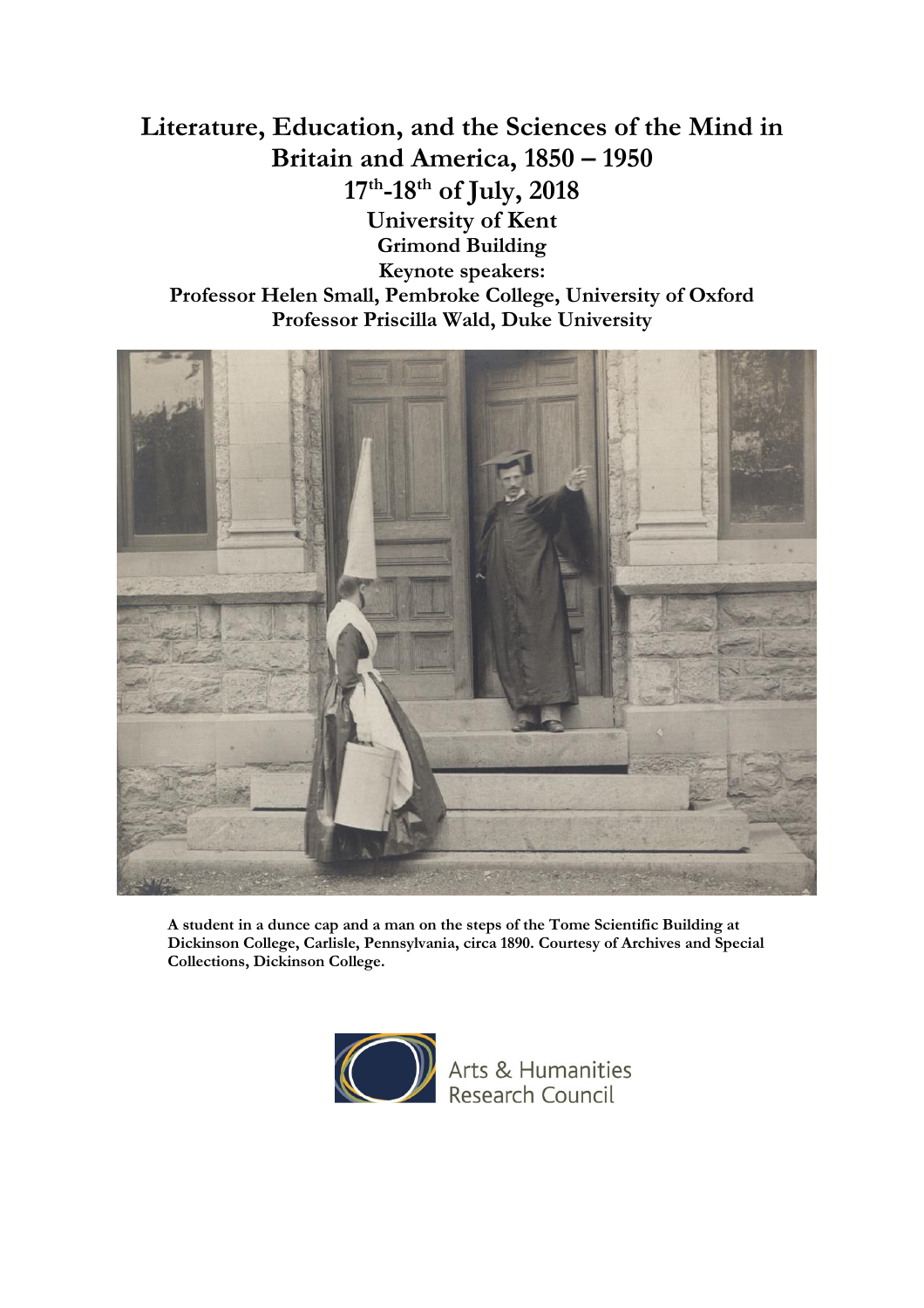## **Literature, Education and the Sciences of the Mind 1850-1950**

 $17<sup>th</sup>$  and  $18<sup>th</sup>$  of July, 2018 University of Kent Grimond Building

# **17th of July, 2018**

Registration: 9.30-10.00 **Grimond Foyer**

## 10.00-11.30 **Grimond Lecture Theatre 1**

**Welcome by organisers and keynote talk** Professor Helen Small (Pembroke College, Oxford):

The Function of Cynicism at the Present Time

## 11.30-1.00

# **Session A: Seminar Room 1 Race, Gender, and Intelligence Chair: Michael Collins (Kent)**

Michael Davis (University of the West of England): Consciousness, Gender and Agency in George Meredith's *One of Our Conquerors* (1891) Brad Campbell (California Polytechnic State University): Intelligence Testing on the Colour Line: African-American Literature, Army Alpha/Beta Tests, and the Mania of Mental Difference Emily Coit (University of Bristol): Their Struggle for Mastery: Henry Adams and the Education of Women

# **Session B: Seminar Room 2**

# **Affect, Aesthetics, and Education**

**Chair: Sean Grattan (Kent)**

Charlie Pullen (Queen Mary, University of London): Learning to Live in Psychoanalysis and Modernism

James Brophy (Boston University): Aesthetic Education and Literary Experience: A Consideration of Walter Pater and John Dewey

Melissa Jenkins (Wake Forest University): Habits of Mind, Habits of Sympathy

# 1.00-2.00 **Lunch: Grimond Foyer**

## 2.00-3.30

# **Session A: Seminar Room 1 Education, Literacy, and Print Culture**

# **Chair: Tom Wright (Sussex)**

Emma Burris-Jansen (University of Connecticut): 'I Could Have Told You that All that Business of Taking the Pills is No Good': Representing Abortion Literacy in 19th and 20<sup>th</sup> century British Literature Max Saunders (King's College London): C. K. Ogden's Contribution to Anglo-American

Sciences of the Mind

Matthew Rubery (Queen Mary, University of London): Postliteracy

## **Session B: Seminar Room 2 Women's Education Chair: Emily Coit (Bristol)**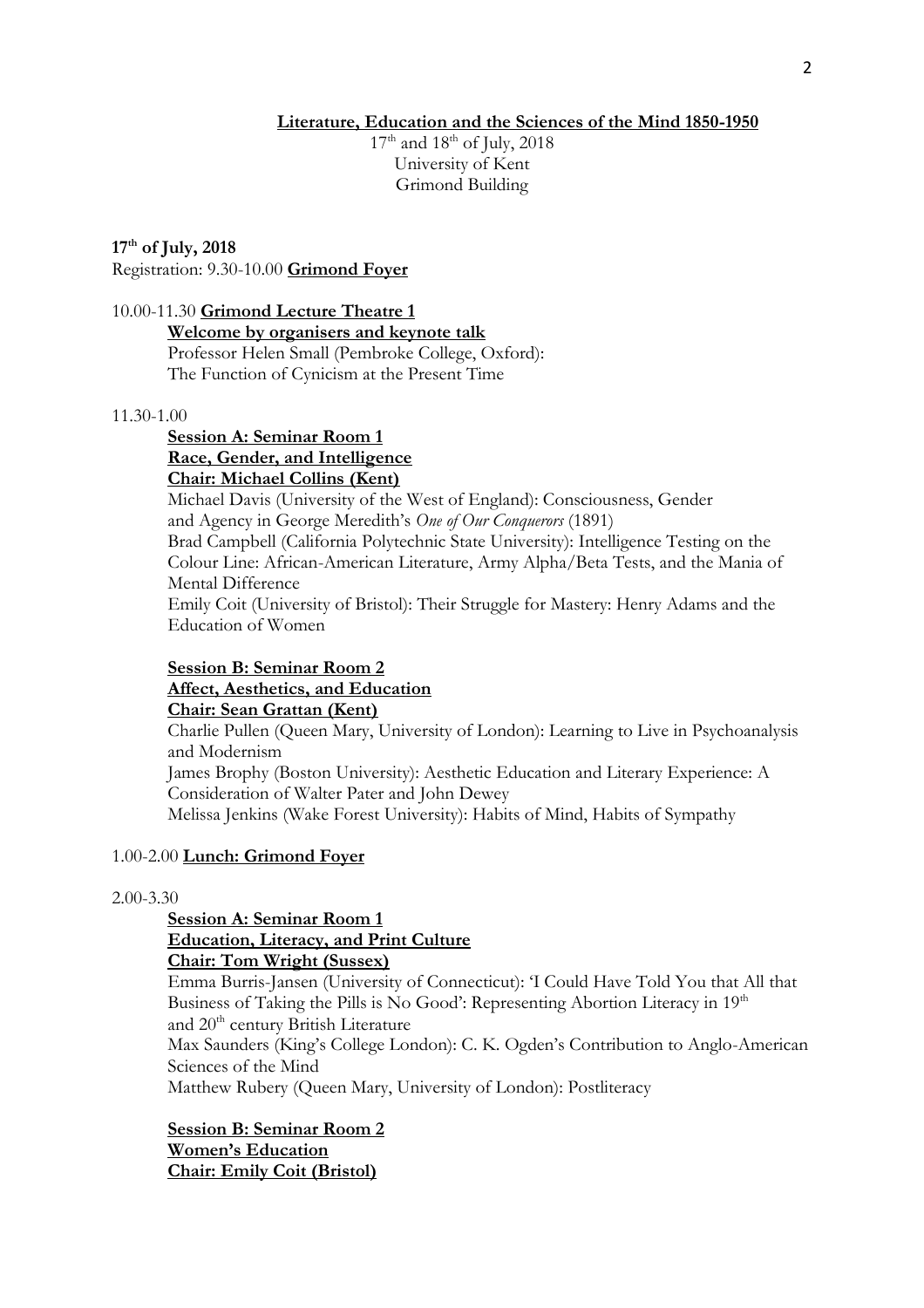Alicja Urbanik-Kopeć (University of Warsaw): Useful or Useless? Narratives on Female Technical Education and Female Work Exhibitions in the Late Nineteenth Century Claudia Capancioni (Bishop Grosseteste University): Lincoln Diocesan Training School: Teacher Training for Women since 1862

Di Yang (University of Sussex): On Education: George Eliot in Dialogue with Jean-Jacques Rousseau

## 3.30-4.00 **Coffee and Tea Break: Grimond Foyer**

#### 4.00-5.30

# **Session A: Seminar Room 1 Bad Educations and the School of Life Chair: Jessica Gray (Kent)**

Teresa Sanders (University of Exeter): 'I Wasn't Educated, I Was Very Lucky': An Unconventional Education and Sylvia Townsend Warner's Autobiographical Short Stories in *The New Yorker,* 1936-1962

Gwyn Jenkins (University of Greenwich): Bloom's Taxonomy and Modernist Educative Satires: Learning as Acquisition and Process in Woolf, Eliot, and Joyce

Jonathan Godshaw Memel (University of Nottingham): Thomas Hardy's Education by Correction

## **Session B: Seminar Room 2 Modernist Reason and Unreason Chair: Natasha Periyan (Kent)**

Elena Violaris (Cambridge): Cognitive Reasoning Capacities and James Joyce's *Finnegan's Wake*

Omar Sabbagh (American University Dubai): Ratiocination in the Old Pretender: Facets of Rationalism in Henry James's *The Golden Bowl*

Stephen Hills (University College London): Dismembering Pavlov's Reflexes in Samuel Beckett's *Proust* and *Murphy*

# **5.30-6.30pm Wine Reception: Grimond Foyer**

**6.30 Gather outside Grimond Building to walk to A La Turka (15-20 minute walk). Taxis will also be arranged as required.** 

**7.00pm Dinner at A La Turka, Westgate Canterbury 15 St. Dunstan's Street**

**Day 2, 18th of July**

9.30-10.00 **Registration** 10.00-11.30 **Keynote Talk:**  Professor Priscilla Wald (Duke University) What Has Life Become?

11.30-1.00pm **Seminar Room 1 Cognitive Ability and Disability Chair: Mike Collins** Sara Lyons (University of Kent): H. G. Wells' Very Ordinary Brains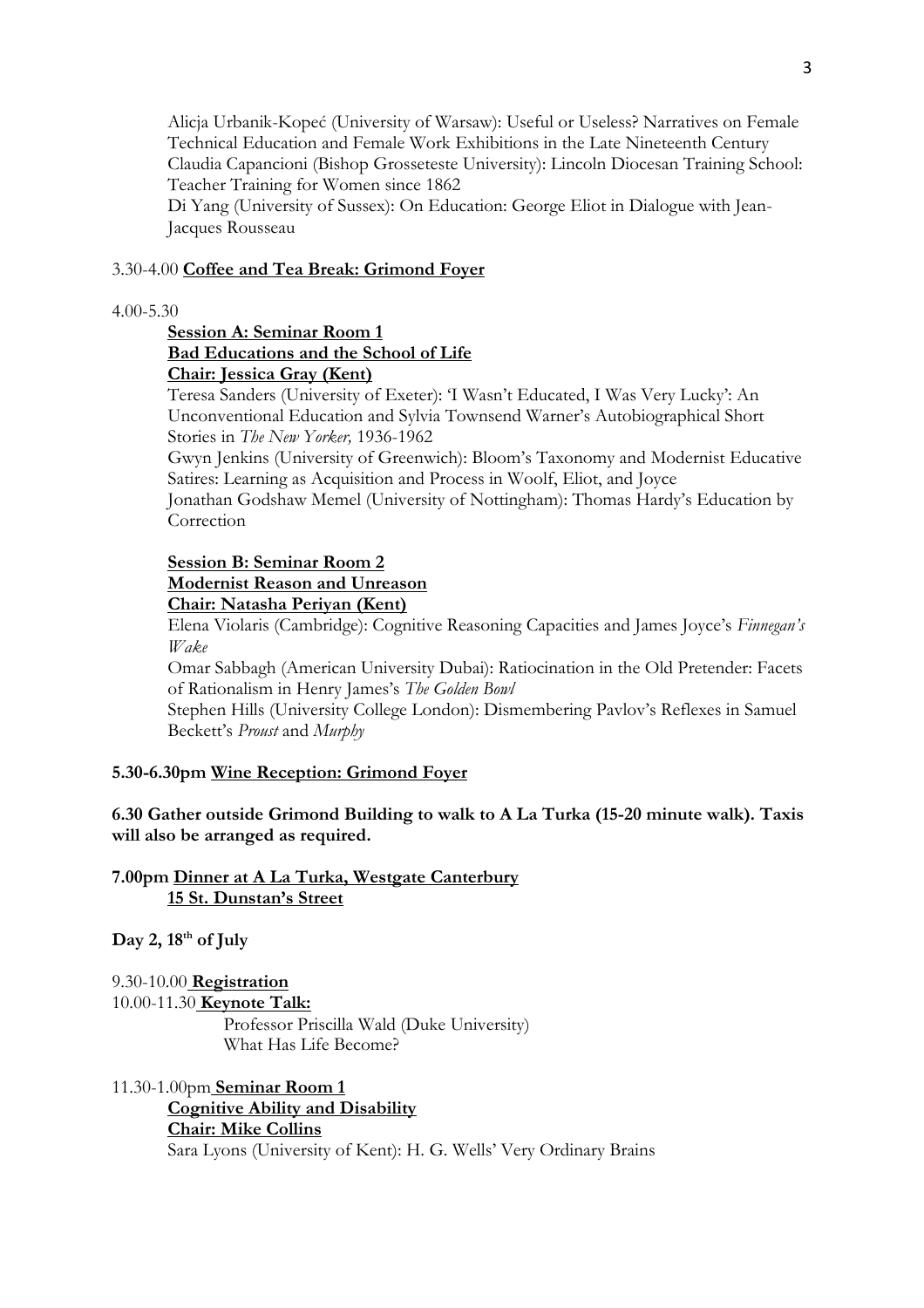Eike Kronshage (Chemnitz University of Technology): "You Would Call that Lad a Degenerate?: Measuring Intellectual (Dis)ability through Phrenology in Joseph Conrad's *The Secret Agent*

Lola Boorman (University of York): A Literary Idiot: Parsing the Remedial in Gertrude Stein's Prose Style

## 1.00-2.00pm **Lunch**

2.00-3.30 Seminar Room 1

# **Exceptional Minds**

# **Chair: Natasha Periyan (Kent)**

Mike Collins (University of Kent): Passed at the Head of the Crowd: Intelligence, Race, and theDu Bois-Chicago School Controversy

Anne-Bénédicte Damon (Paris Descartes University): From Budding Writers to Bespectacled Teacher's Pets: Gifted Girls in Children's and YA Literature, 1850-1950 Olga Ackroyd: Angry Young Men, Exceptional Individuals: The Psychological Development of a Radical Young Intellectual in Herman Melville's *Pierre* and Dostoevsky's *Crime and Punishment*

## 3.00-3.30 **Coffee and Tea Break**

#### 3.30-5.00 **Seminar Room 1**

# **Experiments in Pedagogy**

# **Chair: Sara Lyons (Kent)**

John Andrick (University of Illinois, Urbana-Champaign): The Game of Silence and the Montessori Method: Suggestion Psychology, American Novelists, and Early Childhood Education

Josh Powell (Cardiff University): Animated Tools? The Influence of the Psychological Laboratory on the Nineteenth Century Classroom

Natasha Periyan (Kent): Public School Masculinity in Virginia Woolf's *The Waves:*  Progressive Education, Bloomsbury, and *Tom Brown's Schooldays*

## **Close**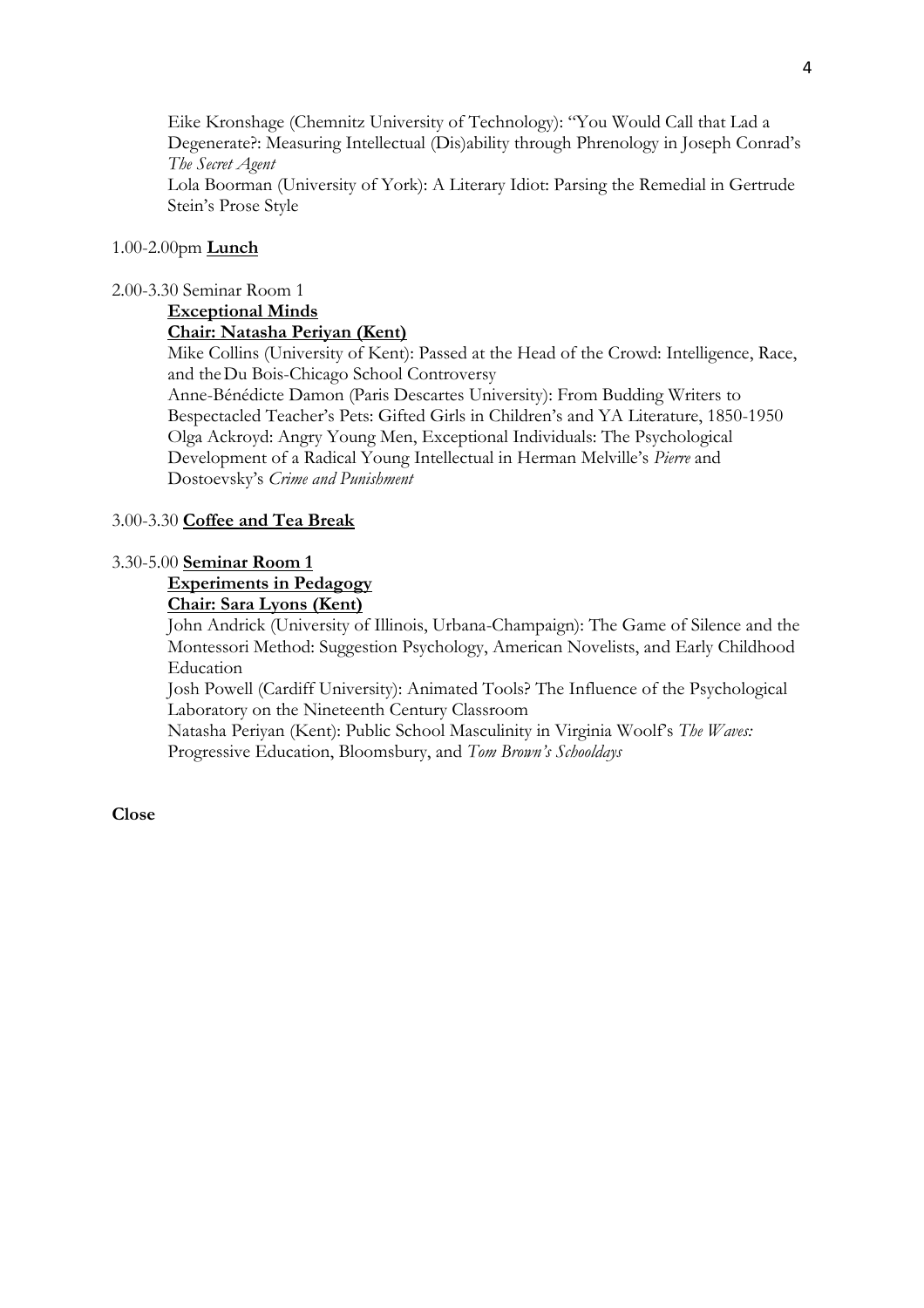#### **ABSTRACTS:**

**Olga Ackroyd** (University of Kent)

Angry Young Men, Exceptional Individuals: the psychological development of the radical young intellectual in Herman Melville's *Pierre* and F.Dostoyevsky's *Crime and Punishment* In many literary texts, the conflict between "fathers and sons" takes the central place, where the radical figure of a young intellectual representing the newest and most advanced tendencies opposes the stifling and conservative social order. The "progressive" tendencies personified by the young come into conflict with the rest of the world. In this paper, which is a short comparative transnational study of Herman Melville's novel "Pierre" and Dostoyevsky's "Crime and Punishment," I am focusing on the figure of a young radical male posing as an "exceptional" character endowed with special rights and therefore seeing himself as elected to effect change in the world that he sees as "backward" – with tragic consequences. Divided by approximately a decade, the two landmark texts from the opposite literary traditions on the fringes of mainstream "European" intellectual discourse nevertheless assess the notion of an emergent class of specifically young males from diverse backgrounds who believed that they possessed "exceptional" intellectual capacities that distinguished them from the "unexceptional" society. This was manifested both in obsession with self-reliance and the pervading desire to effect lasting, though undefined social change. Whether the "Napoleonic" vision haunting Rodion Raskolnikov or the Emersonian ideal blown out of proportion that Melville's Pierre Glendinning emulates, one trait remains common: the protagonist viewing himself as an "exceptional" being of superior intelligence, at odds with society. This paper is going to assert the above hypothesis, by attempting to reconcile it with the sociohistorical climate characterising mid-19<sup>th</sup> century, particularly the rise of young intellectuals (often students) forging their identity as "exceptional" and progressive individuals and thus juxtaposing themselves to society in general, which in turn sought to subdue or neutralise their influence. The second and concluding half of the paper, meanwhile, is going to look at the exact nature of the ideas propagated by the radical "angry young men" of the title, and how they spread (focusing on scholars such as Priscilla Wald, Michel Foucault, and Giorgio Agamben).

**I have just completed the second year of the PhD in American Studies at University of Kent, England, writing a thesis on the comparative analysis of the exceptionalist discourse in the works of Herman Melville and F. Dostoyevsky. My other research interests include law and literature, the origins of exceptionalist discourse, ethics of conflict and presidential philosophy.**

**John Andrick (**University of Illinois at Urbana-Champaign)

[andrick@illinois.edu](mailto:andrick@illinois.edu)

The 'Game of Silence' and the Montessori Method: Suggestion Psychology, American Novelists and Early Childhood Education

The 'game of silence', a training technique in sensory perception and psycho-physical poise designed for children ages 2 ½ to 6, was famously introduced by educational innovator Maria Montessori (1870-1952) in 1907 at the *Casa de Bambini* in Rome's San Lorenzo district. Responding to the word *silenzio* written by the Directress on a chalkboard and her subsequent darkening of the classroom, the children soon became completely still, many putting their heads down on their desks, stirring themselves only upon hearing their names softly called out by Montessori, who had removed to the hallway, embracing each child as they quietly approached her. Curious pilgrims from America, England, and Europe flocked eagerly to Rome to witness the game and other extraordinary marvels performed by what one observer called the "new children." The hypnotic quality of the silence game did not escape those American novelists and writers of children's fiction such as Josephine Tozier and Carolyn Sherwin Bailey who travelled to Rome to report on activities conducted at the *Casas.*  Dorothy Canfield Fisher (1879-1958) in particular served as a critical conduit for Montessorian ideas reaching American mothers in the years preceding and during the First World War. Throughout her Montessorian manuals and the 'Montessori novels' *The Bent Twig* (1915) and *Understood Betsy* (1917), Fisher deployed hypnotic metaphors as descriptive devices for particular psychological conditions of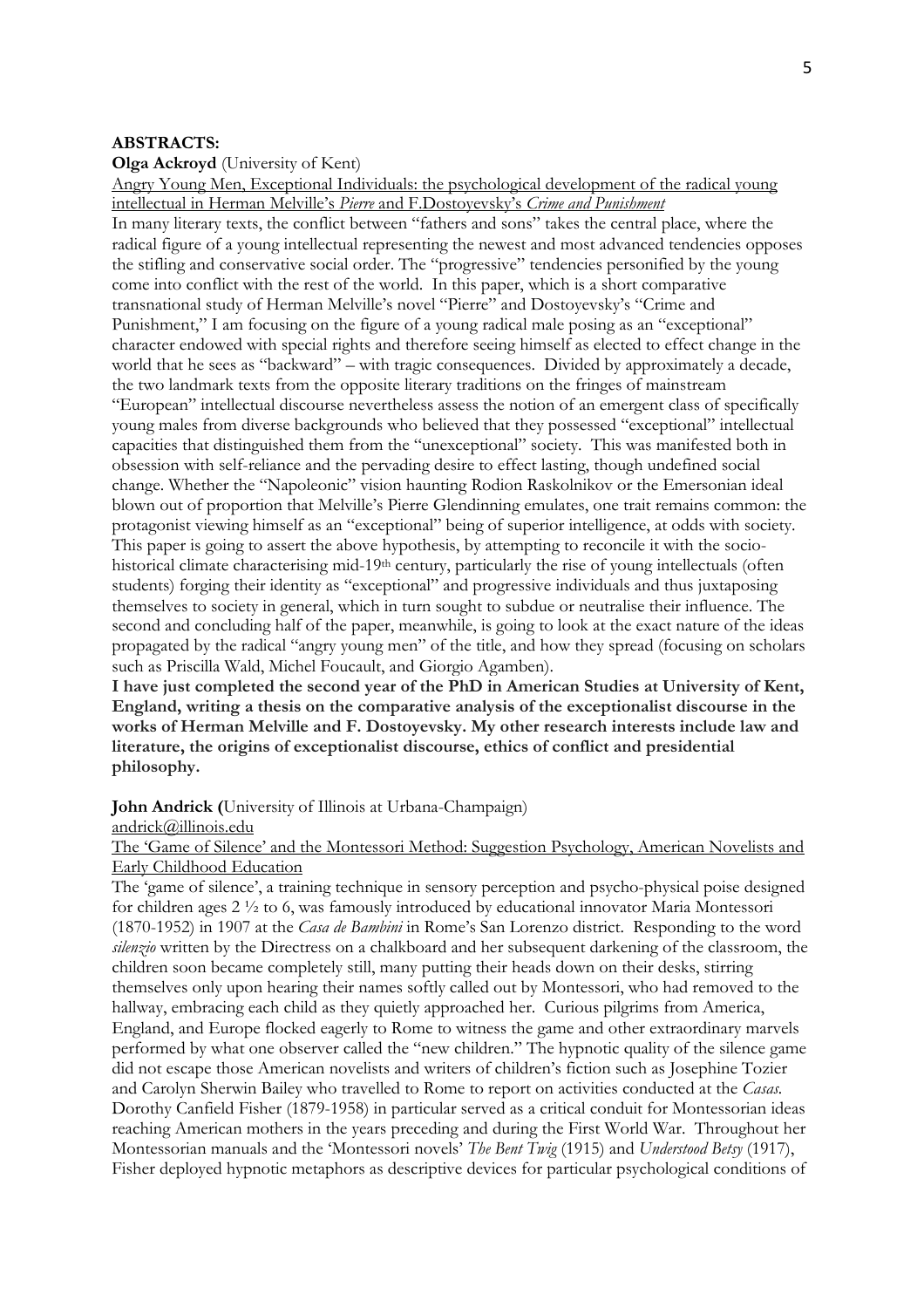children and adults.This PowerPoint demonstrates that suggestion psychology featured prominently in Montessori's densely packed toolkit and eclectic philosophy of early childhood education that ultimately aspired to nothing less than perfecting human character. Drawing on the provocative transdisciplinary thought of curriculum historian Bernadette Baker and recent Montessori scholarship of Gerald Gutek, this presentation examines the wide-ranging disciplinary perspectives Montessori brought to her 'scientific pedagogy' as well as her particularized religious environmentalism, spiritualized urban restoration, home economics, and psychical euthenics. Montessori's idiosyncratic social science, underpinned by a winning personal magnetism, defied disciplinary categorization and remained a vital force in early childhood education during her lifetime and in the decades following her death.

**Retired, UIUC Library, 2012; PhD, Dept. of History, UIUC, 2016; most recent presentations—NAVSA/AVSA NYU/Purdue Univ. Supernumerary Conference, Villa La Pietra Campus, Florence Italy, May17-20, 2017, and NAVSA Annual Conference, Phoenix, AZ, November 2-5, 2016; will present at—Conference on Literature and Culture since 1900, Dept. of English, Univ. of Louisville, February 22-24, 2018, and Conference on Performance and Culture: Cities, Embodiments, Technologies, School of Performing Arts, Univ. of Malta, Valletta, March 7-9, 2018; publications include articles on Annie Payson Call and American Delsartism, History of Psychology, 15 (May 2012): 124-144; and Hypnosis and American Dentistry, Journal of the History of the Behavioral Sciences 49 (Summer 2013): 235-258.**

# **Lola Boorman (University of York)**

#### **Lbl466@york.ac.uk**

'A Literary Idiot': Parsing the Remedial in Gertrude Stein's Prose Style

In a particularly spiteful review of Gertrude Stein's 1926 lecture 'Composition as Explanation', T.S Eliot railed against what he called Stein's barbarism, stating futher that, '[H]er work is not improving, it is not amusing, it is not interesting, it is not good for one's mind. But its rhythms have a peculiar hypnotic power not met with before […] If this is of the future, then the future is as it very likely is, of the barbarians.' It is Eliot's schoolmasterly concern for Stein's lack of progress and the potential for the destruction of civilization at the hands of 'bad writing', which echoes the philosophy of the freshman composition programme at Harvard of which both Stein and Eliot were alumnus. Devised and first implemented by A.S Hill in 1876 in response to substandard quality of writing among matriculating freshmen, the Harvard programme would become one of the most influential and far reaching commitments to student writing in the history of American education. By the time Stein attended Radcliffe college from 1893-97 the programme was at its apex. An ambitious and democratic undertaking, the programme was fraught with conflicting ideology and attitudes to the role of writing and education in American society at the turn of the nineteenth century. Yet, at the heart of the Harvard programme's philosophy was a struggle with the necessary remedial education needed to elevate their students' writing to higher rhetorical levels.

Most critical responses to Stein's work have been baffled by the experience of profound modernist difficulty when reading her work, which arises, counterintuitively, from

her commitment to a simplistic and fundamentally remedial vocabulary, syntax, and prose style. This paper will attempt to elucidate Stein's commitment to the 'remedial' throughout her career, by situating her within a spectrum of influence beginning with her institutional background in the nineteenth-century writing programme and culminating in her fraught relationship to the aesthetic and cultural context of 1920s and 1930s modernism. In doing so, I intend to demonstrate that, as a hyper-intellectualised and hyper-educated writer, the 'remedial' was a very intentional aesthetic strategy to Stein's identity as an anti-modernist.

**Lola is a second year PhD student at the University of York. She completed her MPhil at the University of Cambridge and her BA at Trinity College, Dublin. She has recently returned from a Fulbright scholarship at Stanford University, where she continued her doctoral research on the relationship between grammar and modern and contemporary American literature, focusing on the work of Gertrude Stein, Lydia Davis, and David Foster Wallace.**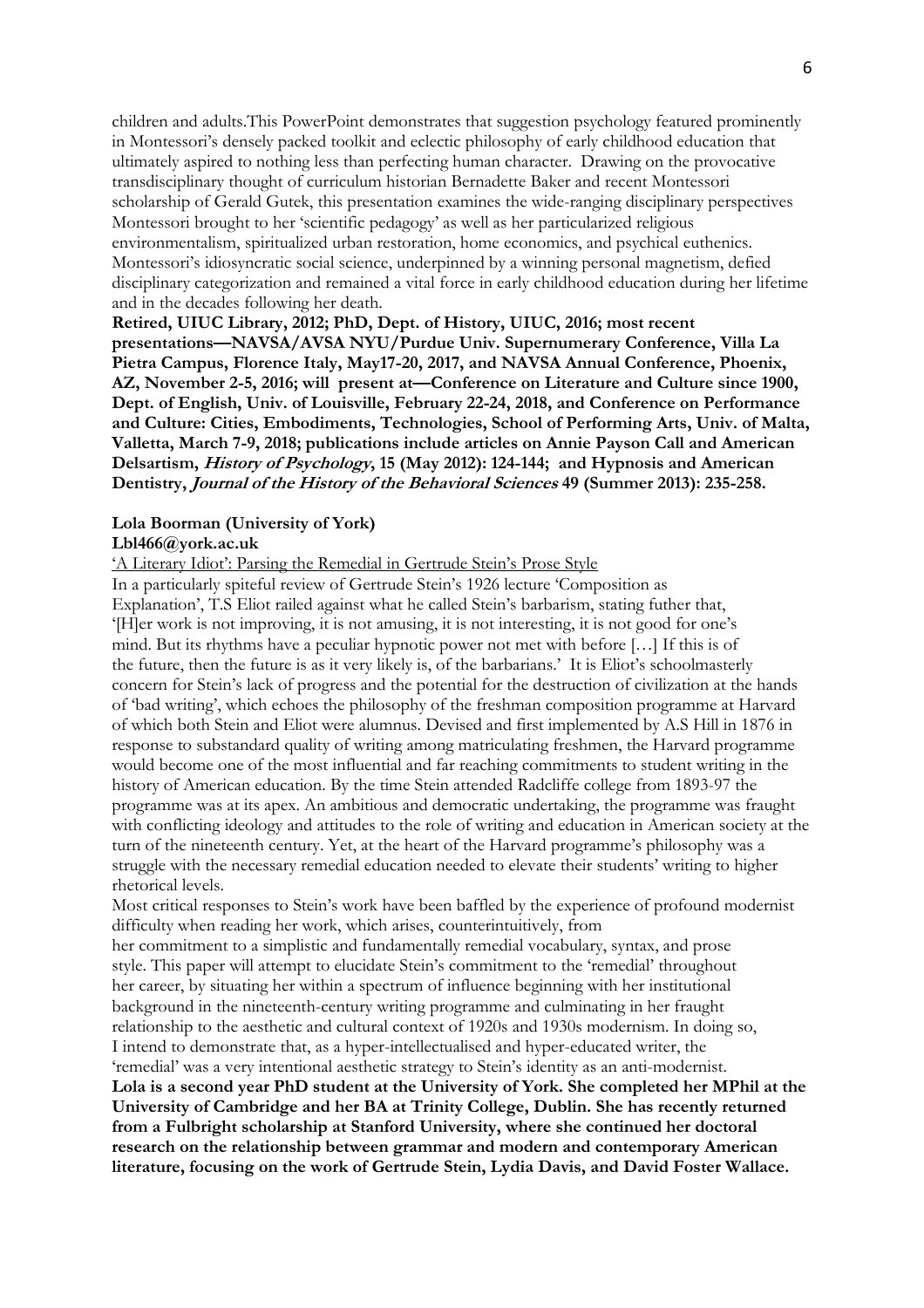#### **James Brophy (Boston University)**

Aesthetic Education and Lyric Poetry: a consideration of Walter Pater and John Dewey

The late nineteenth century saw what William James influentially called a 'Dilemma of Determinism' on both sides of the Atlantic. My research reads the aestheticism of Walter Pater and John Dewey as offering an important transatlantic (proto-)modernism in reaction to such determinist limits of enlightenment systematization. Pater and Dewey ground their thought in the experience of art as something unaccountable to causal, rational, narratives. Art, and particularly poetry for my purposes, retains an essence in excess of its qualities which has the spirit of what Pater called 'personality'; both thinkers recognized the didactic potential of such a theory of art. Pater and Dewey both understand *aestheticism* to be an essentially educational, life-long process, a relation to the world that has the potential to form responsible, empathetic, passionate beings. The picture of aestheticism that emerges is, then, neither asocial, nor merely sentimental—two lasting condemnations leveled against the aesthetic by the long shadow of nineteenth-century scientific rationalism. I will suggest Pater's notion of aesthetic criticism confronts generative paradoxes about the development of idiosyncratic individuality, taking "The Child in the House" as his paradigmatic parable. I will then consider how the pragmatist philosopher and educational reformer John Dewey renders aesthetic feeling (indeed he specifically invokes of Pater's *Renaissance*) as a philosophy with educational possibilities in his *Art as Experience* (1934). It is the experience of modern lyric poetry which I am specifically interested in the aesthetic-educational potential of. My suggestion, after Pater, is that the study of lyric poetry can offer a model of idiosyncratic construction which the student can take as a well-wrought exemplum of an integral subjectivity. Lyric offers a perspective *built of* contingent cultural material (historicisable), but which is capable of a perspective seemingly *unaccountable* to that contingency. Poetry may be read and studied as an aesthetic breaking-free from the dilemma of scientific determinism. It instructs a freedom that is of great urgency for Dewey's early-twentieth century context.

**James Patrick Brophy is a fourth-year PhD in the department of American and British Literature at Boston University. His research considers the influence of nineteenth-century aestheticism on modernist literature, particularly regarding questions of autonomy, personhood, and individuality.**

#### **Emma Burris-Janssen (University of Connecticut)**

emma.burris-janssen@uconn.edu

"I could have told you that all that business of taking the pills is no good": Representing Abortion Literacy in 19th- and 20th-Century British Literature

In a January 31, 1920 article entitled "The Increase of Criminal Abortion," The Lancet described the trial and sentencing of three men for the crime of procuring abortions. One of the men, identified only by the last name Titman, had formerly worked in the Army Pay Office at Winchester and gave evidence stating that "pregnancy and how to procure abortion were common topics of conversation among the young men and women working there." During Titman's sentencing, Justice Darling described him as "thoroughly debauched and immoral," partly because he "had been the means of introducing young women to the nefarious practice carried on." For Justice Darling and The Lancet, Titman's criminality and immorality were firmly linked to the fact that he was providing women with an education in abortion. This paper will survey how abortion literacy was framed in nineteenth- and twentieth-century British literature. I will begin with the ways in which Wilkie Collins and Thomas Hardy represent abortion literacy as a form of dangerous knowledge in Armadale (1866), The Woodlanders (1887), And "A Sunday Morning Tragedy" (1904). I will then consider how New Woman novelists like Emma Frances Brooke and Menie Muriel Dowie attempt to decriminalize abortion literacy by conflating it with eugenic thinking. Finally, I will examine Evadne Price's Not So Quiet…: Stepdaughters of War (1930) and Jean Rhys's Voyage in the Dark (1934), which both figure the criminalization of abortion knowledge as a state-sponsored means of enforcing the precarity of certain female bodies. By offering a broad overview of the representation of abortion knowledge from the 1860s to the 1930s, this paper will explore how abortion went from a topic cloaked in whispers and euphemism to one that could be represented and debated openly in the pages of popular fiction.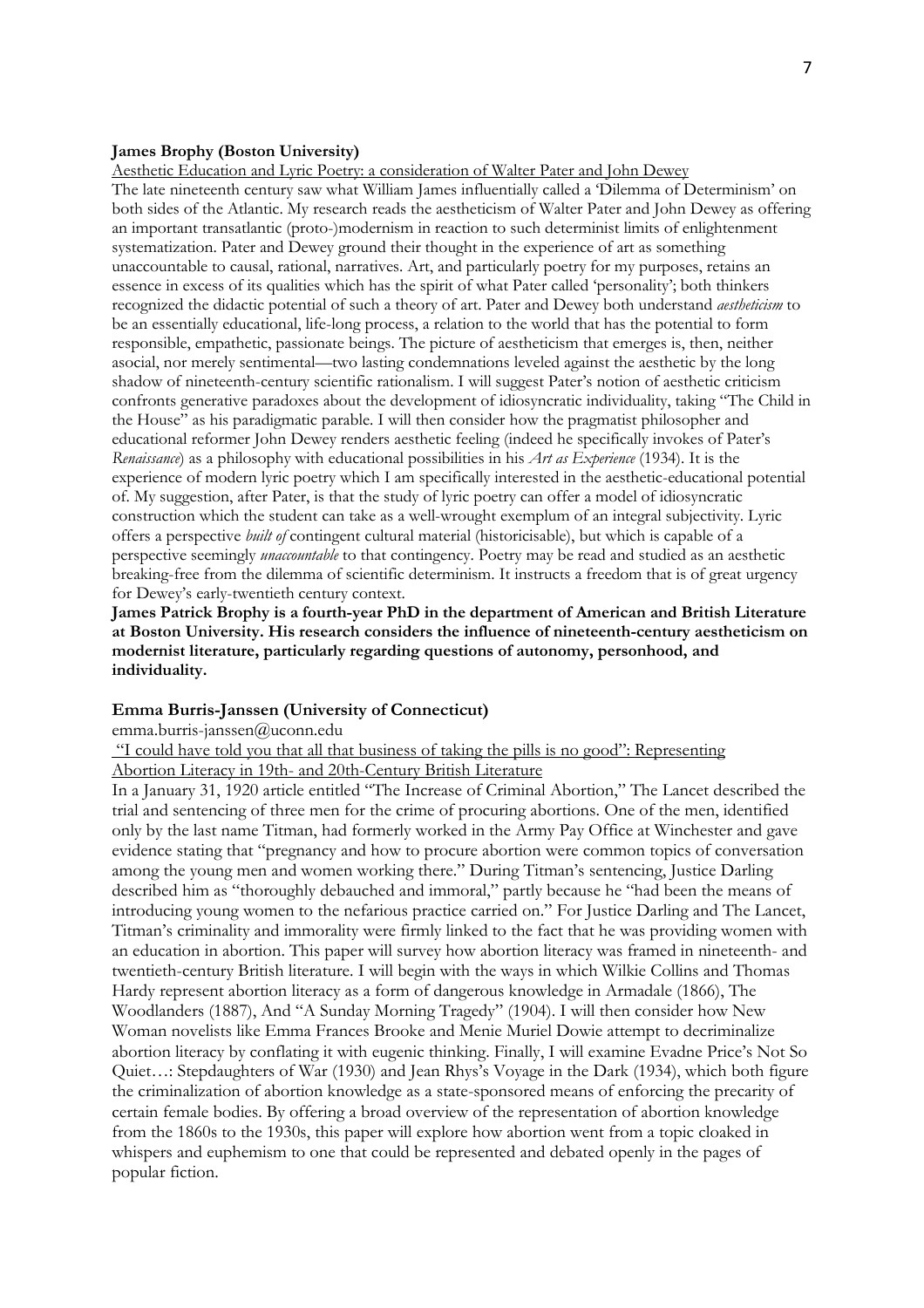## **Emma Burris-Janssen is a PhD candidate at the University of Connecticut, who is currently finishing her dissertation on representations of abortion in the 19th- and 20th-century British novel.**

## **Brad Campbell (Cal Poly)**

[bcampb02@calpoly.edu](mailto:bcampb02@calpoly.edu)

## Intelligence Testing on the Color Line: African-American Literature, Army Alpha/Beta Tests, and the Mania of Mental Difference

In broad form, the paper I am proposing posits a previously unexamined engagement between African-American literature and the discourse of intelligence testing in early twentieth-century America. I begin by observing that the rise of U.S. intelligence testing is coincident with the advent of the Harlem Renaissance-–a period of intense and prolific African-American artistic activity that promised to deliver a "new negro" whose emergence would work to revolutionize the nation's profoundly fraught race relations. Though numerous scholars have sought to account for why this promise was never fully realized, no one has yet considered the way in which the Renaissance's efforts to address the problems of the color line were significantly compromised by the development of the 1917 Army Alpha/Beta tests, and the reckless interpretations of their results in the years that followed. While the nominal purpose of the Army's tests was to expediently sort and distribute the almost two million men to whom it was administered, its effect was considerably more farreaching. Indeed, its results would resound with implications not just for how the military would be structured, but for how the nation itself would be organized. For however practical these tests might have been for an army looking to distinguish desk-bound officers from trench-bound soldiers, they became an even more powerful tool for a nation anxious to affix a scientific veneer to its long-held assumptions about mental differences between races. In one of the very first summaries of the test's results, Dr. Lewis Terman could not resist highlighting the "finding" that "the intelligence of the average Negro is vastly inferior to that of the average white man." Whatever else the data might suggest, it was this point that captured American attention—that made a mania of mental difference—and allowed prominent eugenicists like Lothrop Stoddard to advance their visions of a nation neatly sorted and stratified according to the unassailable determinations of the intelligence tests. While a concerted response to the tests' dubious conclusions emerges in the pages of the nation's most important black papers and periodicals, scholars have so far overlooked the contributions and interventions of black literary artists. Yet, as I will argue in this presentation, it is not in journalism but in fiction that we find the most direct, sophisticated, and sustained ripostes to the assumptions of the intelligence tests. I take as my case in point here Jessie Fauset's 1924 novel, *There Is Confusion*—a work which pointedly challenges the premises and products of intelligence testing not, as we might expect, by refuting the notion of difference, but by proposing a vastly more compelling and richly imagined framework for understanding the basis of it. **Brad Campbell is Associate Professor of English at Cal Poly (San Luis Obispo, California), where he teaches courses on American literature, African-American literature, and environmental literature. His research focuses on the intersections between literature and the history of psychiatry, and his work has appeared in venues such as NOVEL: A Forum on Fiction, African-American Review, Journal of Social History, and History of Psychiatry.**

#### **Claudia Capancioni (Bishop Grosseteste University)**

[claudia.capancioni@bishopg.ac.uk](mailto:claudia.capancioni@bishopg.ac.uk)

#### **Lincoln Diocesan Training School: Teacher Training for Women since 1862**

At Bishop Grosseteste University, the Library Archive dutifully conserves original material that reveal the life of staff and students from its Victorian origins in 1862 through students' magazines, photographs, samples of needlework, bulletins, records, autograph books and reports. For the Lincoln Diocese, a whole female training college created interesting pedagogical, religious, and moral questions. Last summer, a collaborative research projected involving academic staff (3) and students (6) began examining this valuable material to reflect on the opportunity young working class girls were given through education after a long and serious selection processes, which started at a very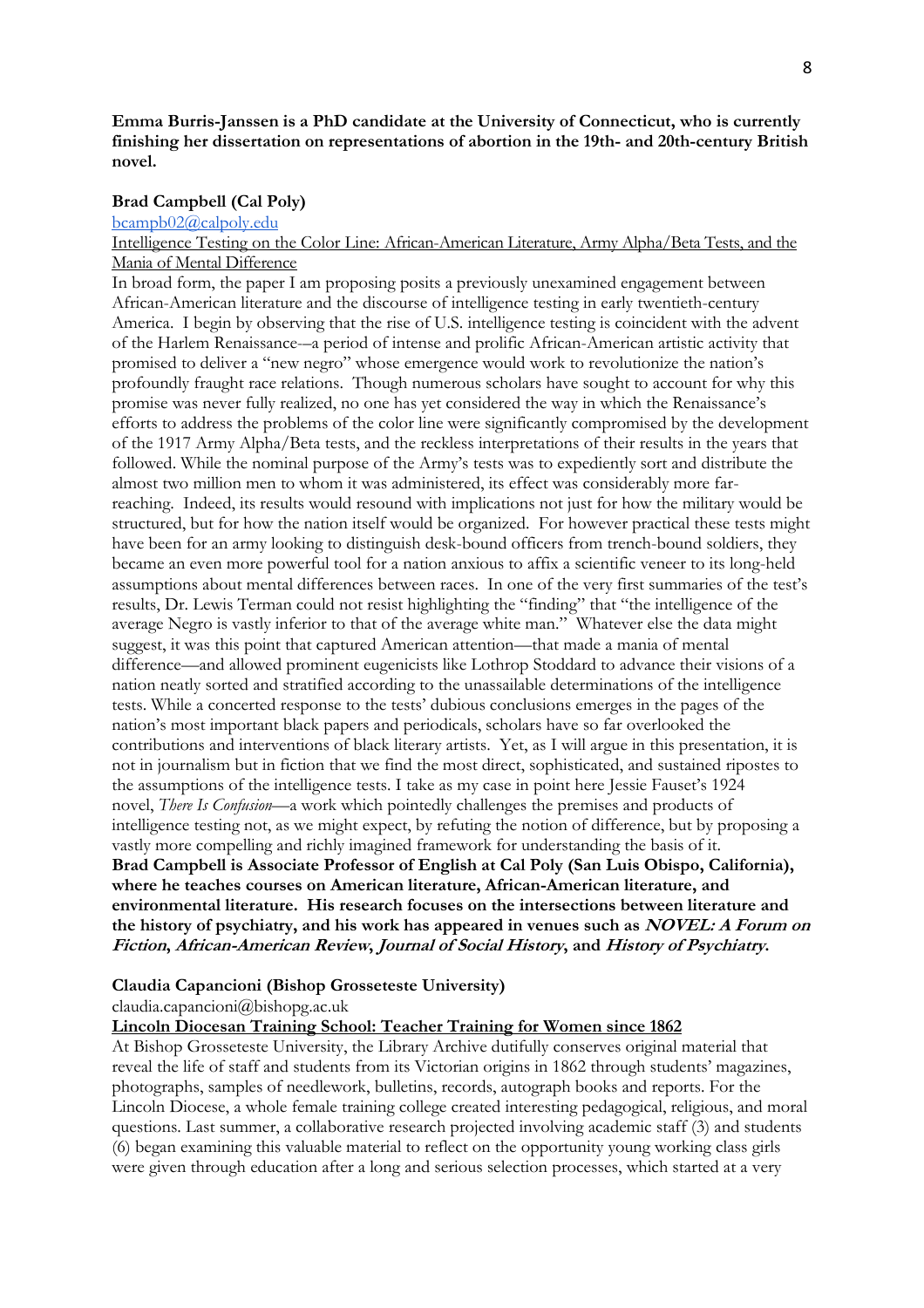young age. As the magazines show, in its first thirty years, the college trained nearly seven hundred students who contributed to education and pedagogy in the county's rural areas and all over the world, in the then British colonies and North America. Our paper examines pedagogical theory and practice through the archival material we examined from 1862 to 1928. By unfolding the history of Lincoln Diocesan Training School and the lives of the students, we reflected on the significance of the selection process in terms of meritocracy and discrimination, the demands of a college life that included domestic work and academic achievement, as well as primary education. This paper shares the results of this project by examining how it demonstrates the ways in which education for women transformed and educational policy. It studies their curricula and how their subjects and teaching practice were informed by Victorian expectations of femininity and women's education. It questions Victorian medical, scientific assumptions and forms of knowledge conceived and studied from a gender-based perspective by showing how successful a role education could have for working-class women in terms of social mobility, civic engagement, citizenship, gender, and cultural changes. It also uncovers stories of personal determination and discrimination. It is through the students' letters, editorials and autobiographical accounts in particular that our paper reflects on teaching and being taught.

**Dr Claudia Capancioni is Senior Lecturer and Programme Leader for English at Bishop Grosseteste University (BGU), Lincoln (UK), where she has led the English Department since 2013. In 2015 she established the first MA in English Literature at BGU. She is a Senior Fellow of the Higher Education Academy and teaches nineteenth-century and contemporary literature at undergraduate and postgraduate level, as well as literary theory and research skills. The contribution of women to English literature is her literary passion, in the nineteenth, twentieth, and twenty-first century in particular. She specialises in Victorian women writers, life and travel writing (2017, 2014, 2012, 2013, 2009), intergenerational intertextuality, adaptation and gender studies. She has also published on Tennyson (2017), Janet Ross (2017. 2014), the Gothic (2012), detective fiction (2012) and Anglo-Italian literary and cultural connections from the Risorgimento to the Resistance and the present day (2014, 2012, 2007), and Joyce Salvadori Lussu (2012, 2011, 2006). Her publications include translations into English of Italian literary texts (2015, 2009, 2005).**

#### **Emily Coit (Bristol)**

#### **emily.coit@bristol.ac.uk**

'Their Struggle for Mastery': Henry Adams and the Education of Women'Henry Adams's Education of Henry Adams works systematically to undermine the premise explicit in its title: it revels in smashing the idols of his hometown Boston, a place in which, as he puts it, "Education was divine." Such gleeful undermining is the privilege of one whose own superlative education could be taken entirely for granted: one for whom excellent early schooling, years at Harvard, travels in Europe, and study at German universities were a certainty. For many persons of Adams's era, of course, education was not a tired idol to smash but an inconceivability or a wish denied. Not least among these denied were women, even those of Adams's own education-mad Boston elite, who were the most educated women in the US, but not as educated as their husbands. As scholars have shown, Adams's construction of a "Virgin" offers a female figure for veneration while dismissing the actual women of the feminist movements of his time, as well as their attempts to claim actual power. Kim Moreland and Cindy Weinstein both point to the beginnings of this dynamic in his novels, Democracy (1880) and Esther (1884). This paper draws a crucial link between their insights and the separate body of scholarship that considers Adams's engagement with Victorian liberal thought in the 1860s and 1870s. I argue that Adams's novels respond directly to

John Stuart Mill's arguments about women's intellectual capacity and marriage as a site for mutual learning in Subjection of Women (1869), as well as reiterations of those arguments by Bostonian liberal thinkers. I show that the novels engage with ideas about love and marriage embedded by those Bostonians in their scholarly work on medieval Italian literature; and that the novels also engage with Darwinian claims about sexual difference and women's intellectual inferiority. By hosting a disastrous collision between Darwinian thinking about intelligence and liberal thinking about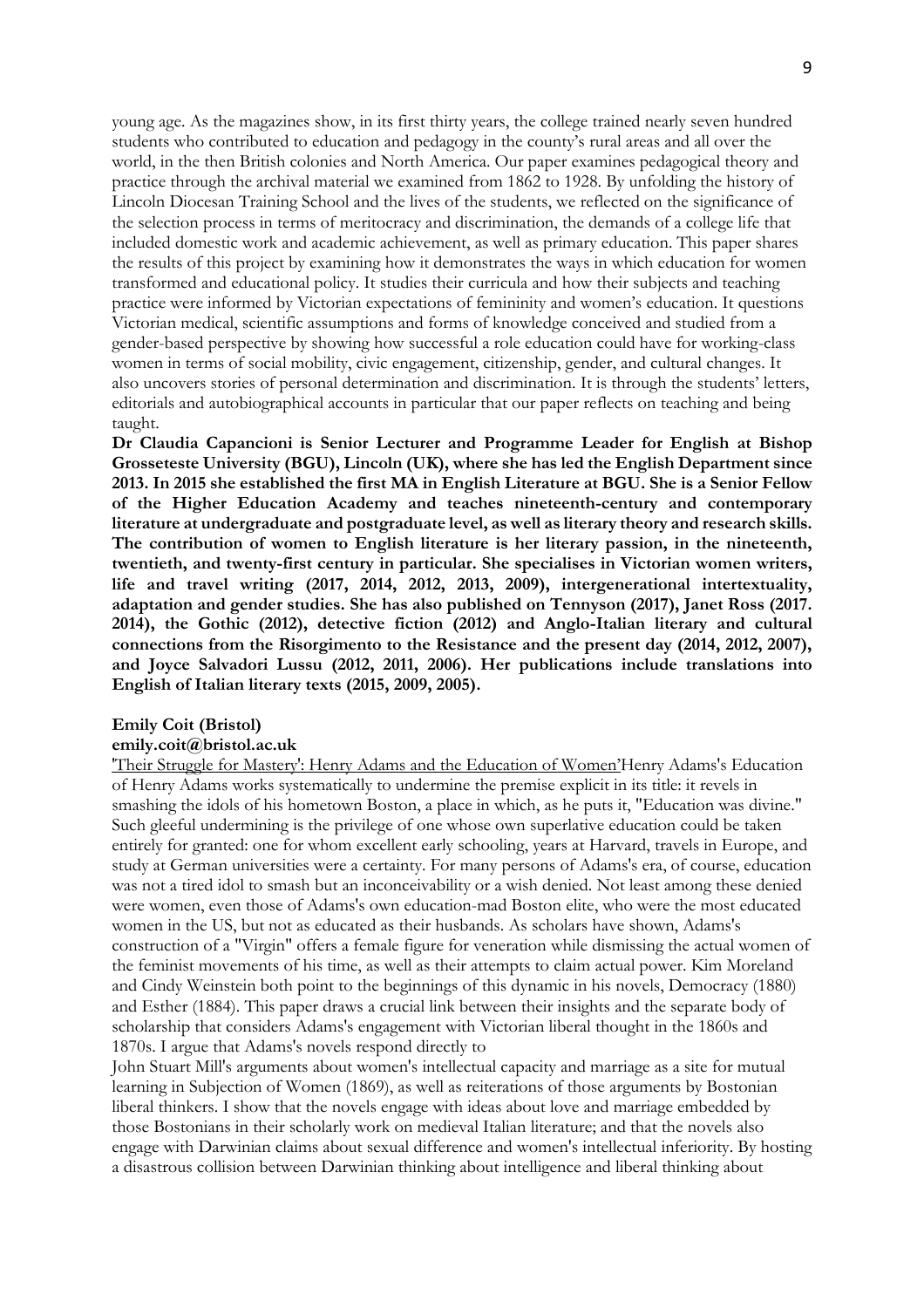companionate marriage, Democracy and Esther say that liberal ideals can never find embodiment in real brains and real flesh. Concluding with images of suicide for their female protagonists, they offer grim prospects for those whose real brains are female.

**Emily Coit is a Lecturer in English at the University of Bristol. She is currently finishing her first book, a literary history of elitism amongst expatriate American authors in the long fin de siècle. Her next major project is editing a volume of short stories for the Cambridge Edition of the Complete Fiction of Henry James. Her work has been published in ELH, The Henry James Review, Nineteenth-Century Literature, and several edited collections.**

#### **Michael Collins (Kent)**

## **m.j.collins@kent.ac.uk**

"Passed at the Head of the Crowd": Intelligence, Race, and Du Bois-Chicago School Controversy In *The Scholar Denied: W.E.B Du Bois and the Birth of Modern Sociology,* Aldon D. Morris advances the claim that dominant mythologies locating the birth of the modern sociological method in the developments of the Chicago School have been deliberately constructed so as to exclude the work of W.E.B Du Bois and his team at Atlanta from inclusion in the canon of eminent, founding sociologists. Morris's suggestion that Du Bois's focus and interest on the social construction of race conflicted with Booker T. Washington's work with Robert Park in Chicago, which clung to "Social Darwinian" hierarchies, provides an account that fails to adequately address Du Bois's longstanding engagement with what I choose to call, following the work of Jacques Rancière and Michel Foucault, a "biopolitics of intelligence". By considering how Du Bois's modernist literary works, specifically the novel *The Quest of the Silver Fleece,* mobilize a version of "intelligence" based on the eugenicist Francis Galton's psychometric investigations of human merit, I suggest that Morris's claim that the Chicago School represents a regressive form of politics when compared to Du Bois's requires serious challenge. This paper demonstrates how, at least where his literary and aesthetic output is concerned, Du Bois's attempt to undermine theories of racial difference actually turn on a unified theory of human intelligence that provides a new, also pernicious, hierarchy of worth, based less in "race" than in a generalizable theory of human "merit". This is borne out especially in the novel's engagement with Civil Service reform. By contrast, I demonstrate how the adoption by the Chicago School of Park and John Dewey's concepts of "creative intelligence" allow for a greater diversity and pluralisation of mental ability and type, an understanding of multiple "intelligences" rather than a reified IQ measurement, that points to a "distribution of the sensible" that, in turn, offers a more progressive frontier for political enfranchisement.

**Dr. Collins is a Senior Lecturer in American Literature at the University of Kent. His first monograph, The Drama of the American Short Story, 1800 - <sup>1865</sup> was published in 2016 by University of Michigan Press. He is currently working on two book projects, a study of the relationship between class consciousness and the development of the** 

**anthropological culture concept in the USA between 1880 and 1945, entitled Class, Culture and the Making of U.S. Modernism (forthcoming, EUP), and a cultural history of intelligence testing and the Anglo-American novel from 1880 to 1930 as part of the AHRC funded Literary Culture, Meritocracy, and the Assessment of Intelligence project. Recent publications have appeared in Comparative American Studies, A History of American Working-Class Literature eds. Coles and Lauter (Cambridge, 2016), and Radical Americas.**

#### **Anne-Bénédicte Damon [annebdamon@aol.com](mailto:annebdamon@aol.com)**

From budding writers to bespectacled teacher's pets: gifted girls in children's and YA literature

Nowadays, gifted children tend to be considered either with parental pride or with anxiety. In the 19th century, many years before the invention of psychometrics and intelligence measurement, genii or gifted children were viewed with suspicion and some Victorian education manuals explicitly warned mothers against the dangers of rearing intellectually precocious children. Those would either go prematurely to their graves, being of a frail nature, or they would be prone to insanity, blasphemy or masturbation. Literature also gives many portraits of malevolent precocious children. As intelligence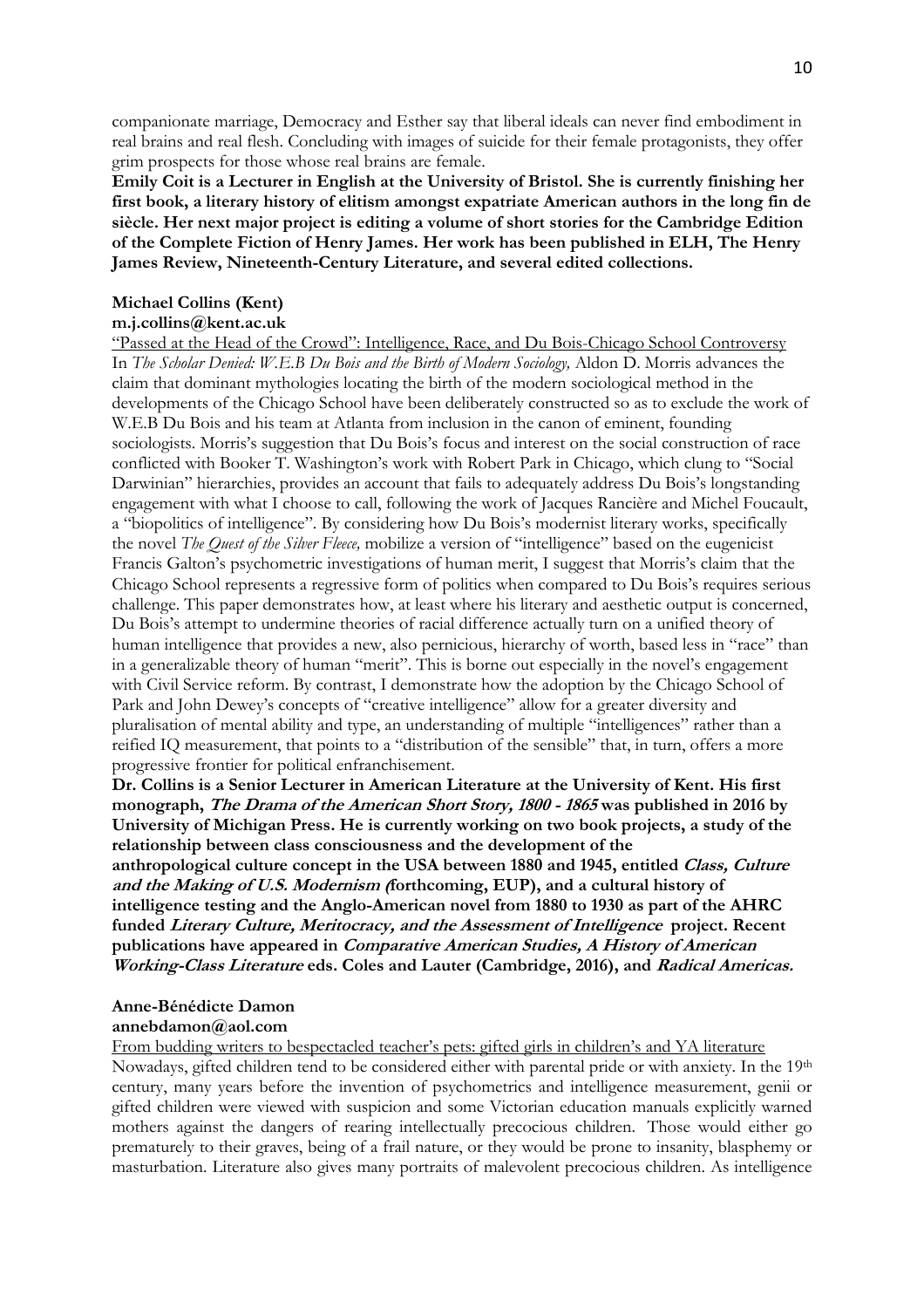theories evolved from craniometry to psychometry and "intelligence" tests introduced at the beginning of the 20th century by Binet in France and Wechsler in the United States, gifted characters in children's fiction in both British and American fiction acquired the characteristics of their time. The first studies on gifted people, after Galton's work on "genie" in the 19th century in Great-Britain began with Lewis Terman in the States at Stanford in 1924. Moreover, in the 19th century too much education was dangerous for women – bluestockings were not marriageable daughters. The general opinion held then that women were not as intelligent as men anyways, as their physical capacities prevented them from studying too much or attaining great intellectual achievement. Psychologists such as Leta Hollingsworth made it their lives' work in the first quarter of the  $20<sup>th</sup>$  century to disprove this opinion, and feminist intellectuals endeavoured to educated girls enough for them to show that they were at least as intelligent as their male counterparts. From the last quarter of the 19<sup>th</sup> century to the 1950s, girls' education underwent a radical change, as middle- and upper-class daughters were allowed out of the private sphere and the governesses' skirts into the new educational establishments that had been created for them. Girls' boarding schools, in particular, provided many of them with a more intellectual education, and gave writers a new source of inspiration. Despite their best efforts, universities had to accept those young women into their midst, even in "male" subjects like medicine, and eventually to let them graduate. We will therefore examine a corpus of books aimed at girl readers in order to investigate how the authors understood and translated the parallel progresses of intelligence psychology and girls' education.

**Anne-Bénédicte Damon is a clinical psychologist currently working in a private practise and as a lecturer at Paris Descartes University in Paris. Since her PhD in English Studies (Language and Civilisations) from Paris Diderot University (Paris 7), she has been particularly interested in gender studies, and her fields of specialization are giftedness, femininity, and children's literature.**

#### **Michael Davis (University of the West of England)**

#### [Michael2.Davis@uwe.ac.uk](mailto:Michael2.Davis@uwe.ac.uk)

Consciousness, Gender and Agency in *One of Our Conquerors* (1891)

My paper reads George Meredith's still relatively neglected novel in the context of contemporary scientific writing on consciousness and mental agency, notably in the seminal theories of William James. Meredith, I argue, shares with James and with other theorists of mind an emphasis at once on the common biological and cultural influences which compose minds and, at the same time, on minds' plasticity, individuality and capacity for autonomous action. Meredith's insistence on minds' individuation and agency, despite those common shaping factors, plays an important part in his critique of female education and of conventional constructions of femininity more widely. Nesta, the eighteenyear-old daughter of Victor and Nataly Radnor, has had an education that runs the risk of putting her 'into her woman's harness of bit and blinkers', with just enough 'intelligence' allowed her to flatter her future husband. With the revelation of her illegitimate birth, which has been kept from her by her parents, Nesta's status even as a conventional middle-class marriage prospect is endangered by the suspicion, in the mind of her suitor, Dudley Sowerby, that she has somehow inherited the degenerate family tendencies supposedly indicated by her illegitimacy. Yet the novel's emphasis on Nesta's mental individuality subverts the normative models of femininity and degeneration which seek to categorise her, while her own friendship with a 'fallen' woman, similarly, refuses to be bound by conventional moral categories and illustrates the mind's potential to engage with perceptual and moral complexity. Her mind is characterised by a dynamic fluidity which carries with it the potential for autonomy and points to the possibility of a freer gender politics. Meredith's novel, I contend, is an important example of the crucial role played by fiction in developing concepts of the self in the Victorian period.

**Michael Davis is a Senior Lecturer in English at UWE, Bristol. He is author of George Eliot and Nineteenth-Century Psychology (2006) and has published articles on Stevenson, Hardy, Wilde and Meredith. He is currently working on a book-length study of consciousness and agency in Victorian fiction and science, 1870-1900.** 

**Gwyn Jenkins (University of Greenwich)**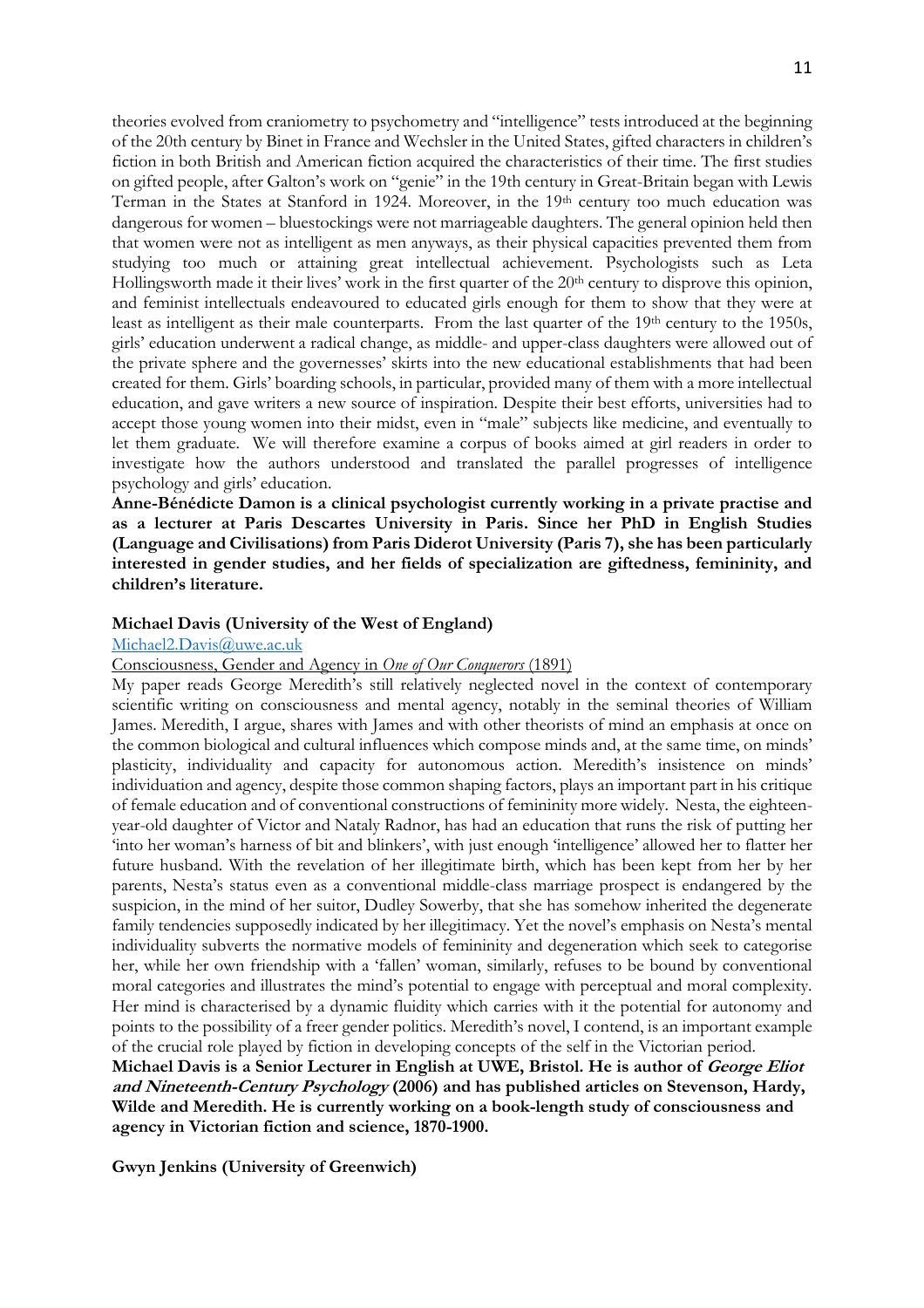[glhjenkins@gmail.com](mailto:glhjenkins@gmail.com)

Bloom's Taxonomy and Modernist Educative Satires: Learning as Acquisition and Process in Woolf, Eliot, and Joyce

Through satirical depictions of scholarship, Joyce, Eliot and Woolf critique the educational contexts they inhabit. Through a survey of scholarly characters such as Quaker Lyster (Joyce), Mr Apollinax (Eliot), Miss Umphelby (Woolf) and numerous others within the oeuvres of these writers, it is possible to identify common motifs. These motifs can be understood in terms of the educational contexts they occupy: the increased provision of cheap texts and adult education courses, the introduction of modern sides into classical curricula, the immense popularity of school fiction, the expansion of educational provision at all levels of formal education. Furthermore, the means of description and evocation are inherently educative in their methodology. Through the translation of familiar educational references into different contexts, these writers accomplish Shklovsky's formalist aim to 'make the stone stony' and revivify these older texts in ways that offer solutions to the educational problems which are satirised in the work. The vogue for lists of the 'hundred best books' for new readers who wished to self-educate also finds expression in the artistic methods of all three writers. The relationship between education as a formal and programmatic product of benevolent Victorian patricians and the autodidactic ethos of the WEA and university extension programmes is a recurrent theme in the work of these writers who are fascinated by education.

**Gwyn is currently in the last year of his part-time PhD at the University of Greenwich. The thesis topic is 'The presentation of education in the literature of the modernist period (1890- 1939)' in which he focuses on the work of Joyce, Eliot and Woolf and the relationships between the writers and the educational contexts in which they learned and subsequently wrote. He works full time in education as an English teacher at Alleyn's School in Dulwich, where he has taught for the last 12 years. Before this he gained QTS at Bennett Memorial School on a Graduate Teacher Programme with Canterbury Christ Church University. He received his English degree from St Anne's College, Oxford in 2002.**

#### **Eike Kronshage (Chemnitz University of Technology)**

"You would call that lad a degenerate?" Measuring Intellectual (Dis)Ability Through Phrenology in Joseph Conrad's *The Secret Agent*

In the modernist novel, judgments about the fictional characters' intellectual abilities are rarely ever given as incontrovertible facts. Unlike its nineteenth-century realist predecessor, the modernist novel replaces character transparency with opacity – a "strategic opacity," one might say, borrowing that useful term from Stephen Greenblatt's studies on Shakespeare. Instead of authoritatively ascribing certain intellectual abilities to its specific characters, the modernist novel explores the very ways of assessment of intelligence by showing how they either function or malfunction. In its marked departure from realism, modernist fiction's criticism is often directed against those (pseudo)scientific systems realist writers employed in their novels to grant their readers access to the fictional characters' inner life: physiognomics, chiromancy, graphology, and phrenology. The latter also comes under attack in Joseph Conrad's 1907 novel, *The Secret Agent*, which, in addition to its negotiations of fin-de-siècle political life, deals with questions of intellectual ability and disability. Conrad's novel tells about a group of political anarchists who regularly convene in the back parlor of the eponymous secret agent, Adolf Verloc, whose brother-in-law, Stevie, suffers from an unspecified developmental delay. One of the visiting anarchists, Alexander Ossipon, an ardent admirer of Cesare Lombroso's criminal anthropology, tells the others that the form of Stevie's skull clearly marks the boy as a "degenerate … of the murdering type", saying: "That's what he may be called scientifically. Very good type too, altogether, of that sort of degenerate. It's enough to glance at the lobes of his ears. If you read Lombroso—" In my close reading of the novel, I want to address the complex interplay of different forms of psychometrics and the novel's narrative discourse. For Conrad, through a series of complex ironic characterizations, includes phrenology primarily to demonstrate both its epistemological shortcomings when it is used for the assessment of intellectual (dis)abilities, and its dubious ideology that would lead, as the novel's ending clearly suggests, to eugenics.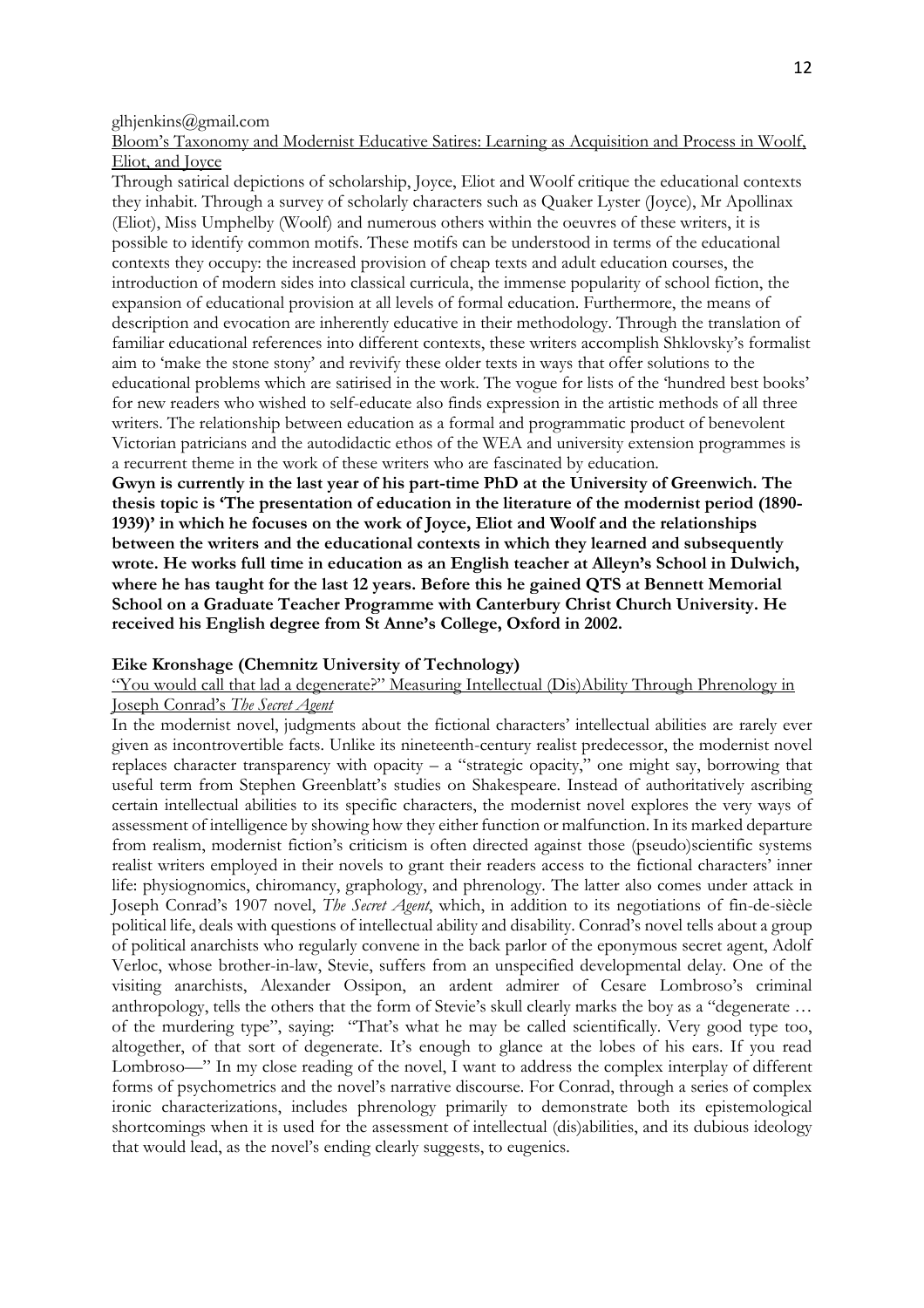**I am Assistant Professor (Wissenschaftlicher Mitarbeiter) at the Chemnitz University of Technology (Chair: English Literatures), where I work on my postdoc project on early modern economics. In 2014, I received my Ph.D. from the Free University Berlin (Friedrich Schlegel Graduate School of Literary Studies) with a doctoral thesis on physiognomics and British realism, which was published by Routledge in 2017 (see publications below). On the subject of body semiotics and character assessment (including the assessment of intelligence) in the long nineteenth century, I have published extensively, taught classes, and delivered lectures. For further information, please visit my website at [http://ekronshage.de.](http://ekronshage.de/)** 

#### **Jonathan Godshaw Memel (University of Nottingham)**

[Jonathan.Memel@nottingham.ac.uk](mailto:Jonathan.Memel@nottingham.ac.uk)

#### Thomas Hardy's Education By Correction

Education. – The ordinary method is to imprint ideas & opinions, in the strict sense of the word prejudices on the mind of the child before it has had any but a very few particular observations… Afterwards views the world through the medium of these ready made ideas.

This note, taken whilst Thomas Hardy read Arthur Schopenhauer's *Studies in Pessimism* (1851), is typical of the Dorset writer's critique of formal education. It expresses concern that ordinary methods of education focus on abstract concepts to the detriment of understandings grounded in experience. But the use of 'ordinary' in 'ordinary method' is suggestive. What alternative methods of education does Hardy have in mind? This talk looks to his fiction for an answer. Although Hardy novels feature characters whose education has supplied 'ready made ideas' that nullify and restrict, they also depict other kinds of cognitive process, typified by perceptions of variety, particularity, and beauty in the natural world. Such processes are presented as a corrective influence on the limitations of the educated mind. Focusing on *Tess of the D'Urbervilles* (1891) in this context, I analyze Angel Clare's attempt to recover capacities lost in his formal education, in particular his susceptibility to feeling and attentiveness to the physical world. My larger argument is that Hardy's writing calls the literate reader's attention to perceptions excluded from a narrower formulation of education in which they are implicated.

**Dr Jonathan Godshaw Memel is Postdoctoral Research Fellow on the AHRC-funded project 'Florence Nightingale Comes Home for 2020' at the University of Nottingham. He is currently researching Florence Nightingale's writing, family correspondence, and depiction in the periodical press in order to understand her place within the cultures and networks of the Victorian Midlands. Memel studied for his undergraduate degree at the University of Edinburgh and in 2016 completed a National Trust/Great Western Research-funded collaborative PhD at the University of Exeter's Centre for Victorian Studies. This focused on Thomas Hardy's writing and asked how Victorian education transformed regional, gender and class identities. It established Hardy as a leading commentator on the complex effects of learning and revealed his close involvement in the networks and material developments that brought a national system of education into being. Memel's work has appeared in Neo-Victorian Studies and Hardy Review. He has reviewed for History of Education and Modern Language Review.**

#### **Stephen Hills (UCL)**

stephen.hills.13@ucl.ac.uk

Disremembering with Pavlov's Reflexes in Samuel Beckett's *Proust* and *Murphy*

This paper will explore Samuel Beckett's interest in, and use of, Ivan Pavlov's conditional reflexes, using archival sources and readings of his early criticism and fiction to examine the ways the physiologist's concepts contributed to the writer's picture of the psyche. Until now, it has been generally assumed that Beckett obtained much of his psychological knowledge, and particularly his knowledge of Pavlovian and behaviourist disciplines, from Robert Woodworth's *Contemporary Schools of Psychology* (1931), from which he made extensive notes collected as the 'Psychology Papers', now held at Trinity College Dublin. *Proust* (1930) and his ancillary notebooks not only suggest that Beckett was familiar with Pavlovian and behaviourist theories before he began this research, but that these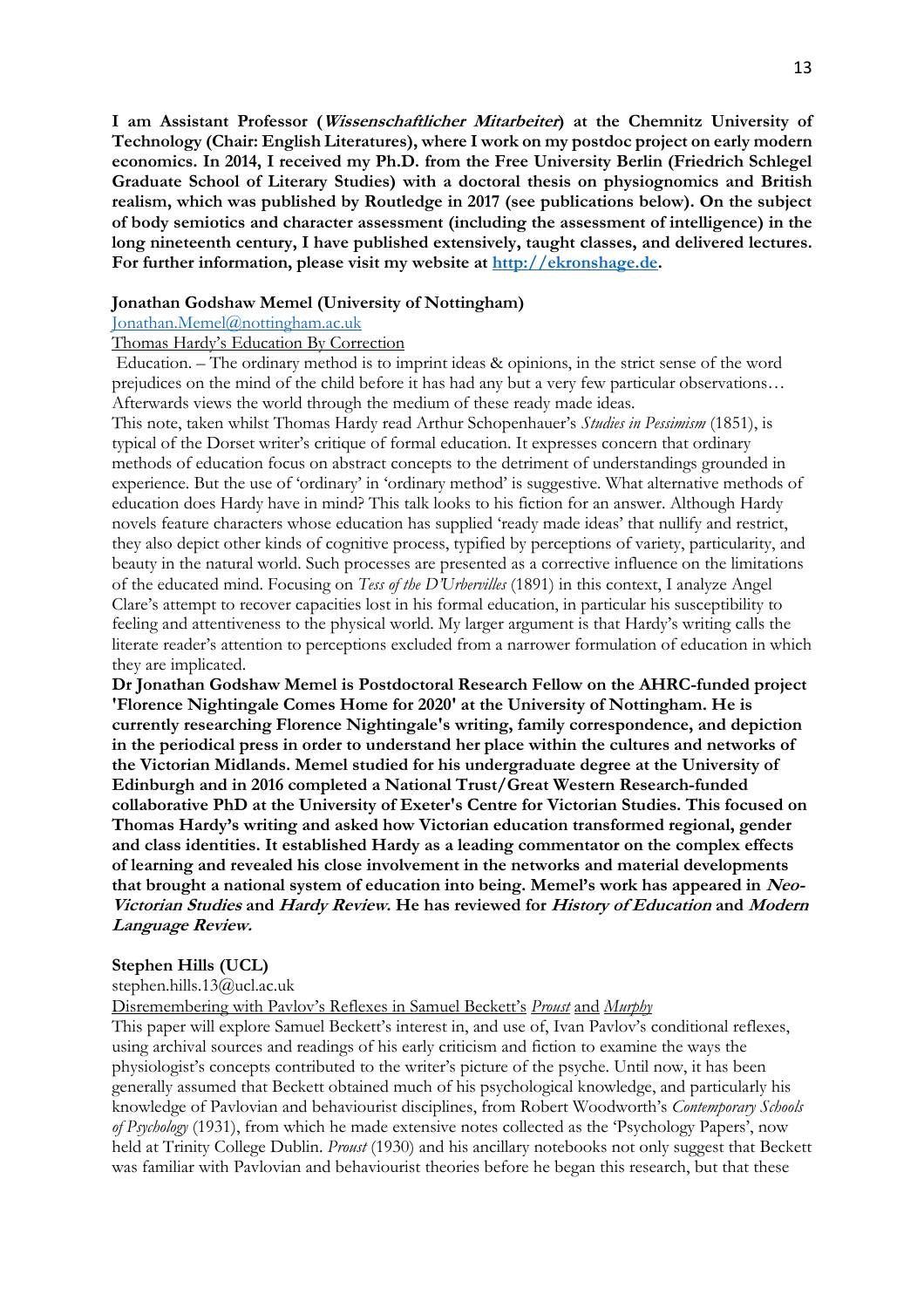theories played a major part in his conceptualisation of identity, his reading and, as we will see, his writing. Beckett incorporated his Pavlovian knowledge about brain function into his fiction, using repetitions to imitate – or rather to recreate – involuntary reflexes similar to those he identified in *Á la Recherche du Temps Perdu*. Beckett grafts elements of Pavlov's ideas onto a wider schema of self, utilizing Freud, Bergson and Schopenhauer, to name just three others. Tracing the use of conditional reflexes in Beckett's fiction will help to illustrate the ways in which psychological ideas – rather than prompting Kuhnian paradigm shifts in scientific knowledge – bring about variations in modes of subjectivity.

**Stephen Hills received his BA in English and Comparative Literature from Goldsmiths College and his MA in English: Issues in Modern Culture from UCL. His AHRC-funded PhD at UCL – 'Pavlov's Dogs in the Press, Literature and Cybernetics' – explores the popular and intellectual responses to Ivan Pavlov's science during the twentieth century. Focusing on H. G. Wells, Rebecca West, Aldous Huxley, Samuel Beckett, William Burroughs, and a coterie of British cyberneticists, the project argues that Pavlov's work – by initiating shifts in psychological modes of thought – prompted new literary and narrative forms.**

#### **Melissa Jenkins (Wake Forest University)**

jenkinms@wfu.edu

### Habits of Mind, Habits of Sympathy

Acquired or innate preferences can be as benign as an infant's fondness for a symmetrical adult face, or as dangerous as the prejudices that fuel genocide. Numerous studies make the social stakes of automatic biases clear. Factors affecting an individual's ability to "will" certain reactions to others include stress, substance use or abuse, age, and, most importantly for my purposes, "anticipation of a public setting" (Gonsalkorale et. al 251, 253). Since automatic bias are transmitted and reinforced socially, it seems that the "cure" to harmful automatic biases seems to require gaining control over an entire society's habits of mind. These levels of social control are out of reach and, of course, not even desirable. Who wants to lose control over his thoughts, regardless of the benefits to marginalized groups of people? This presentation overviews a project I am completing called *Habits of Sympathy in Victorian Britain,* with an emphasis on what Victorian brain scientists had to offer to discourses about sympathy, in particular sympathy across racial and economic divides. To what extent should we acknowledge what is inevitable, even beneficial, about prejudgment? This question is different from Amanda Anderson's apt questions about distance and discernment, in that I am just as concerned with emotional responses of aversion as in reasoned decisions to disengage. The Victorian era in Britain is unique in that technologies of communication and travel, alongside the varied motives and methods of imperial conquest, were creating a crisis very similar to the one we experience today. Poets, fiction writers, dramatists, and the creators of non-narrative prose joined social scientists and hard scientists to answer fundamental questions about what draws us together and what forces us apart. What is notable about the responses we can recover is how often prominent and less prominent Victorian voices offer new solutions to old questions about partisanship, political correctness, discernment, and the balance between the global and the regional. Along with its featured authors, this presentation grapples with the limitations of sympathy rather than merely celebrating its benefits from an impossibly utopian space.

**Melissa Jenkins is an associate professor of English at Wake Forest University, NC, USA. She is the author of Fatherhood, Authority, and British Reading Culture (Routledge Paperback 2016) as well as articles in Victorian Literature and Culture, Children's Literature Association Quarterly, Literature Compass, Modern Language Studies, The Victorians Institute Journal, and edited collections.** 

#### **Natasha Periyan (University of Kent)**

This paper argues that Woolf's depiction of masculinity in the school scenes of *The Waves* is informed by her critical relationship to educational discourses surrounding public-school hero-worship that encourages an abandonment of individual identity in favour of a form of masculinity sanctioned by the public-school system. It considers criticisms of the public school's hierarchical, moralistic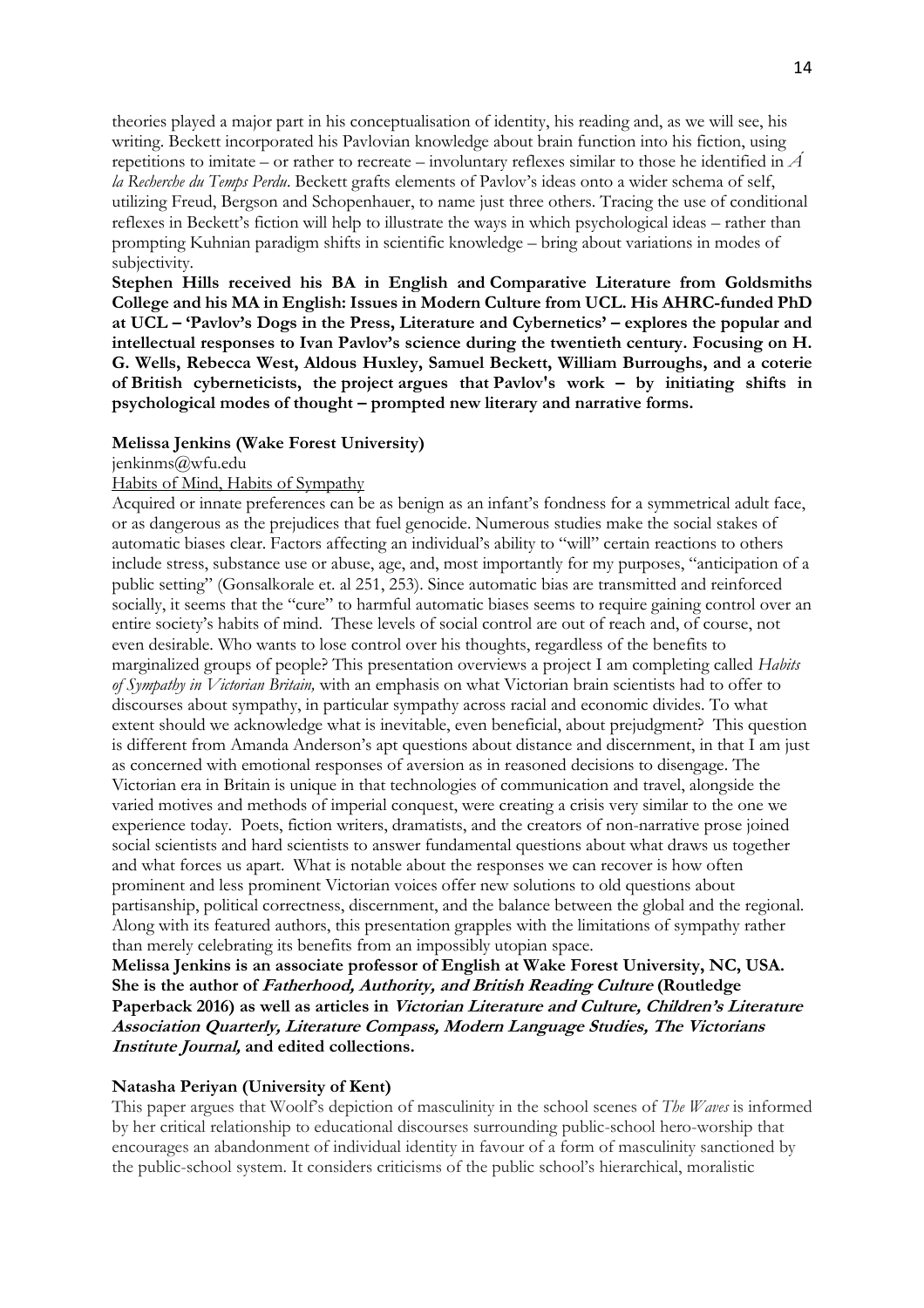pedagogy on behalf of both Woolf's family, including her father, Leslie Stephen and uncle, Fitzjames Stephen; and members of her Bloomsbury circle, notably Lytton Strachey and Bertrand Russell, to illuminate a reading of the character of Dr Crane. It argues that the novel's formal innovation is integral to its political critique, pointing to previously unconsidered literary allusions to *Tom Brown's Schooldays* in Woolf's portrayal of Dr Crane to suggest Woolf's ironic relationship to the educational ethos of the public school.

**Natasha is a Research Associate at the University of Kent, having previously taught at Goldsmiths, Royal Holloway and Falmouth University. Her research interests include literature and education, Virginia Woolf, periodical studies and interwar women writers. Her book is titled The Politics of 1930s British Literature: Education, Class, Gender (Bloomsbury, 2018).**

## **Josh Powell (University of Cardiff) powellj15@cardiff.ac.uk**

In an 1895 address to the Massachusetts Schoolmasters Club, the prominent experimental psychologist Hugo Munsterberg stated that it seemed to him 'the mistake of our time – more than that, the disease of our time – to believe that the full reality can be understood as a phenomenon'. This disease, Munsterberg suggested, could be exacerbated by the hasty application into the classroom of the methods and findings of experimental psychology. Munsterberg suggests that the human personality may be divided into two parts: the 'perceiving subject' and the 'willing subject'. Experimental psychologists, he argues, concern themselves primarily with the former – a subject for whom the world is made up of phenomena. But the teacher should be concerned primarily with the latter – they should see their students as subjects for whom the world is made up 'of values, of appreciation, of duties'. In light of this, he recommends that teachers take a humanistic approach to their practice rather than a scientific one: he wishes that they 'may love their pupils instead of observing them'. 'Psychology', he states in his final recommendation, 'is a very important study, take part in it as a man of broad interests, but as a teacher let it go, it is not your business'. Munsterberg's address voices many of the concerns that surrounded the relationship between experimental psychology and education in the final decades of the nineteenth century. However, the fact that experimental psychologists were so frequently invited to address teachers and other educationalists in this period betrays the popularity of the view that experimental psychology could be used to improve education. Through a survey of articles written on the subject between 1870 and 1900 (in journals such as *Mind* and the *Journal of Education*) this article offers an account of how the burgeoning relationship between science and education was framed in British and American culture. **I completed a PhD in English at the University of Exeter last year and now teach at Cardiff University, the University of Bristol and Exeter. My doctoral thesis explored the relationship between Samuel Beckett's writing and early experimental psychology. My current research is focused on two projects. One examines ideas of readerly behaviour in twentieth-century experimental writing. The other, which is my concern in this paper, considers the influence of early experimental psychology on education in the late nineteenth century.**

## **Charlie Pullen (Queen Mary)**

## **[c.f.pullen@qmul.ac.uk](mailto:c.f.pullen@qmul.ac.uk)**

## Learning to Live in Psychoanalysis and Modernism

The Malting House School was an experiment in education that ran from 1924 to 1929. Based in Cambridge and managed for most of that time by psychoanalyst Susan Isaacs, the Malting House combined child observation with a pedagogy based on freedom and self-directed learning. As a 'laboratory', this school was an experiment in 'finding out' – not only for the teachers, but, most importantly, for the children, who were encouraged to actively follow their own interests. This paper will explore the ideas circulating in and around this institution in relation to another experiment from the early twentieth century: the efforts of modernist writers to reinvigorate the *Bildungsroman* as a form capable of capturing the psychic experiences of learning and living. Through a consideration of Isaacs's own writings and of modernist novels by figures like Dorothy Richardson and May Sinclair,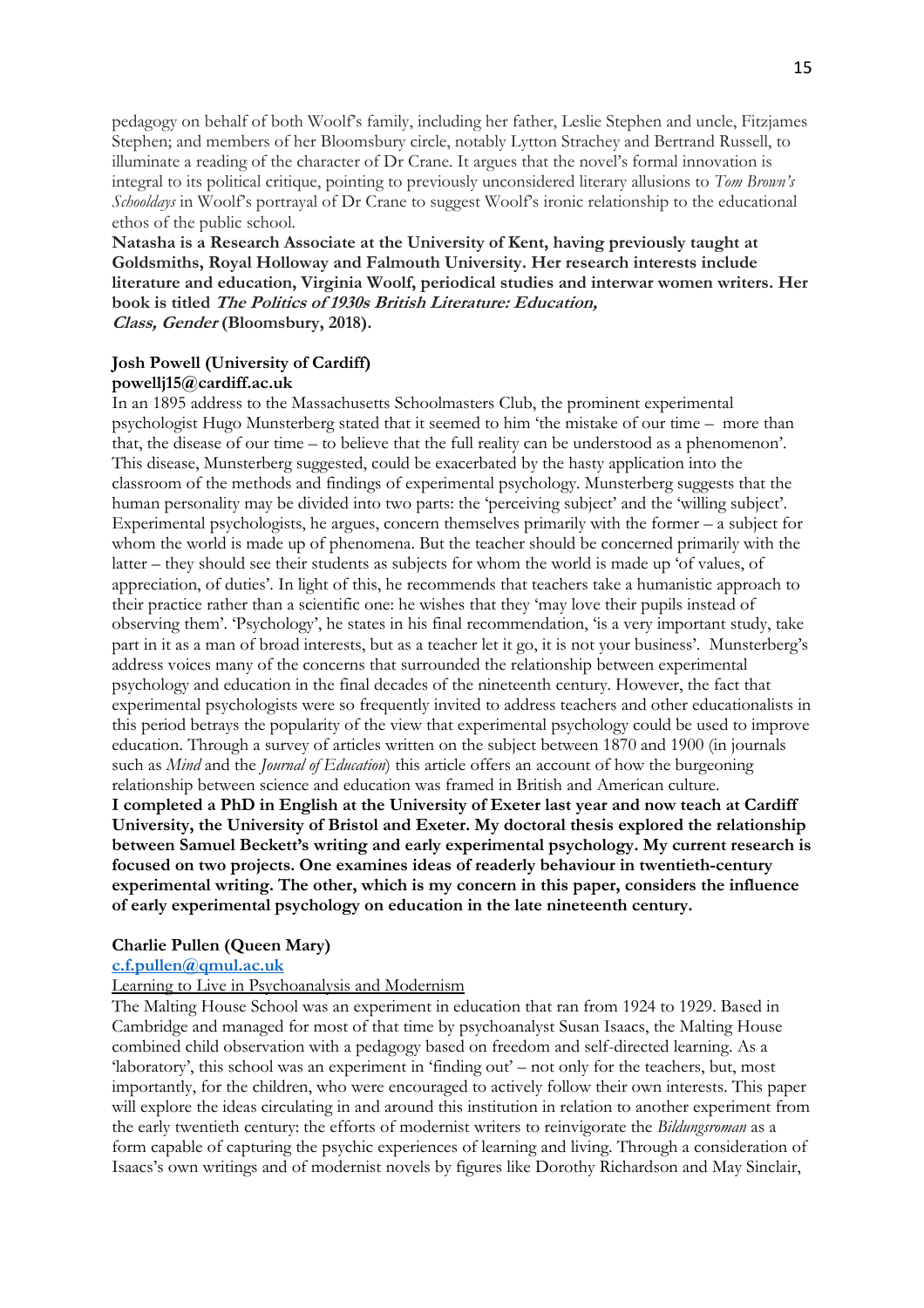the paper will point to the ways in which psychoanalysts and fiction writers both make use of a language of vitalism when imagining new forms of experimental education. Whether real or fictional, radical interventions in learning are felt to be more vital, more life-affirming, and more intimately connected to the instinctual nature of the child. Where traditional and 'standard' educations are regarded as deadening, for Isaacs, Richardson, and Sinclair, individualistic, exploratory styles of learning allow children to live and experience life in better ways. In this view, progressive educators like Isaacs belong with modernist novelists to a shared cultural moment, one which called for alternative modes of education that would accommodate the active and unruly life of the learner. The paper will suggest that we look to novels as well as schools as spaces in which questions of education are debated and tested out, asking to what extent new values in education are produced and promoted concurrently, not only in schools but in literary culture as well.

**Charlie Pullen is a PhD candidate in the English department at Queen Mary University of London, where he is working on a cultural history of progressive education in the early twentieth century. This research investigates how a range of literary writers, such as H.G. Wells and D.H. Lawrence, contributed to and shaped new discourses of education alongside figures like Rudolf Steiner and A.S. Neill.** 

### **Matthew Rubery (Queen Mary)**

#### **Postliteracy**

The Victorian period is conventionally known as the first era of mass literacy. By the century's end, Britain was essentially a literate society in which the adult literacy rate rose to 95% and nearly everyone could read to some degree. This surge in literacy was accompanied by a corresponding boom in the volume of books, periodicals, and newspapers to meet the new demand for reading materials. More people than ever before defined themselves as "readers." Reading was thought to be a crucial component to personal development and often aligned with a rhetoric of economic, intellectual, and moral progress. What should we make, then, of those unfortunate individuals who suddenly lost the ability to read? This presentation considers the cases of literate adults who stopped being able to read as a consequence of a cerebral disorder. The condition known as alexia refers to the loss of the ability to read written or printed language following damage to the brain, usually caused by a stroke, tumor, head injury, or degenerative disorder. The condition's sudden onset could render a lifelong reader illiterate. The English neurologist William Broadbent first recognized the inability to read as a clinical symptom of cerebral disease in 1872. Five years later, the German physician Adolph Kussmaul proposed the term "word-blindness" to describe a condition in which the patient is able to see letters but is no longer able to interpret them. An 1892 case study published by the French neurologist Jules Dejerine identified the pathological basis of what he would term "alexia." And in 1900, the Scottish ophthalmologist James Hinshelwood published the first monograph devoted solely to alexia. My presentation examines these case studies, along with others gleaned from nineteenth-century medical journals such as the *Lancet* and *British Medical Journal*, to ask what impact the reading disorder had on people's lives, well-being, and sense of identity in an era increasingly defined by the ability to read.

**Matthew Rubery is Professor of Modern Literature at Queen Mary University of London. He is the author of The Novelty of Newspapers: Victorian Fiction after the Invention of the News (2009), editor of Audiobooks, Literature, and Sound Studies (2011), and co-editor of Secret Commissions: An Anthology of Victorian Investigative Journalism (2012). His latest book is titled The Untold Story of the Talking Book (2016).**

#### **Omar Sabbagh (American University Dubai)**

Ratiocination in The Old Pretender: Facets of Rationalism in Henry James's *The Golden Bowl*

Taking my cue from a few signal observations in Leon Edel's biography, this paper is an attempt to read Henry James's final finished novel from a novel (philosophical) perspective. If James is considered one of the founders of Impressionism, and Impressionism is usually associated with (among others) British empiricism, I aim to show in this paper how James's structure of feeling has more in common with the philosophical idealist tradition. For all his concern with 'felt life,' I show in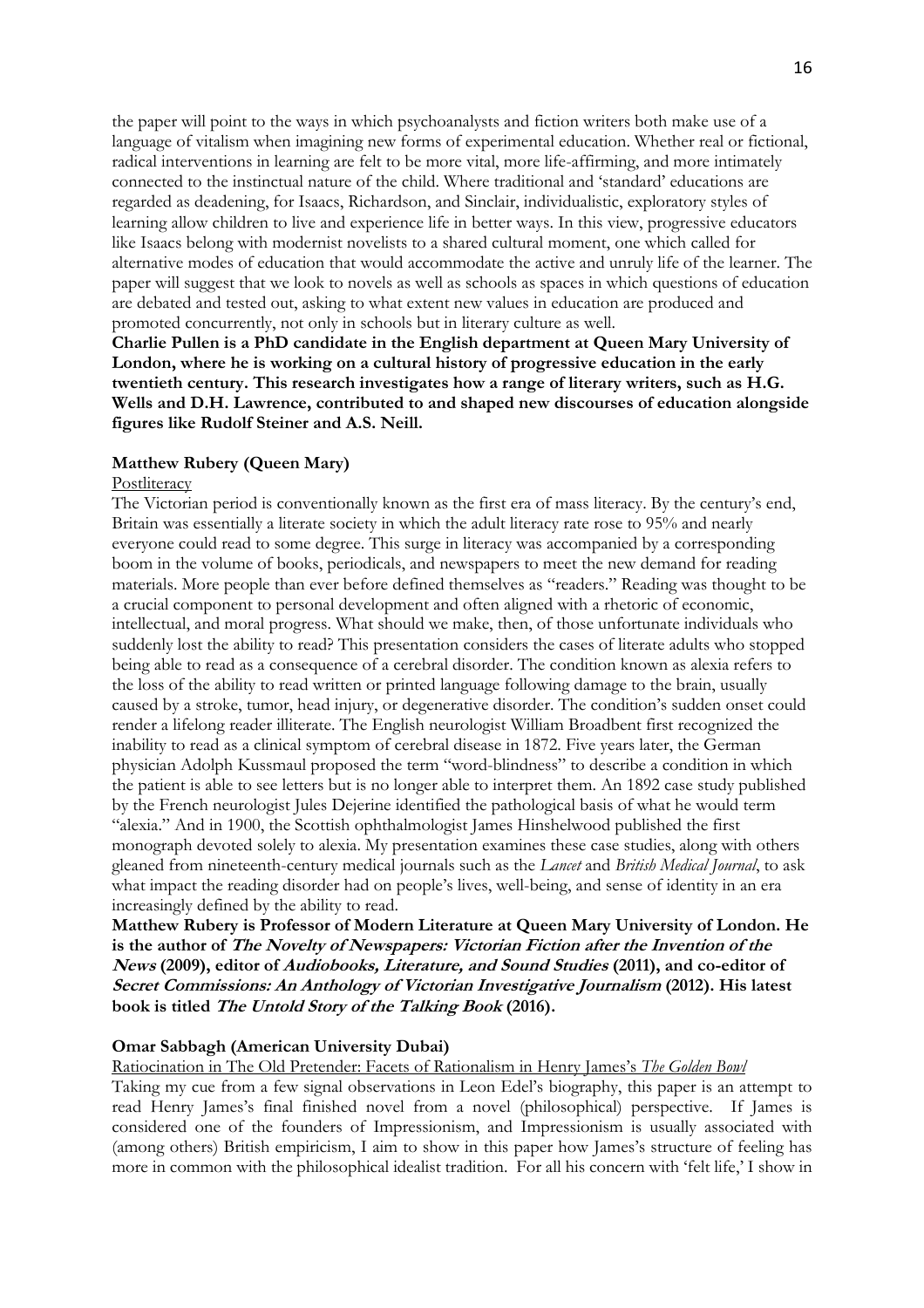this paper how his sensibility executes such live, lived reality in a highly ratiocinative manner. I show, in particular, this ratiocinative reading of the late James, via three gambits in the main. First, his overt use of structuralist or eminently ratiocinative facets, such as inversions, binaries, dichotomies, paradoxes, duplicities and antinomian unities; second, a close look at how he transfigures mathematical and quantitative tropes in the texture of his novel into meta-physical descriptions of his own authorial mentality, at least as operative in this novel; finally, I suggest, partly with psychoanalytic insight, how the ideal(ist) holism of his aesthetic here, is a product of anxiety, an expression of pre-oedipal omniscient fantasy, and thus, an expression of narcissistic rage. I conclude, by suggesting that much like the Kantian doctrine of 'apperception' James's rationalism evinces a clear and distinct 'I think' which, overweeningly, accompanies any litany of concrete impressions.

**Omar Sabbagh is a widely published poet, writer and critic. His first collection and his latest, fourth collection, are, respectively: My Only Ever Oedipal Complaint and To The Middle of Love (Cinnamon Press, 2010/17). His Beirut novella, Via Negativa: A Parable of Exile, was published with Liquorice Fish Books in March 2016; and a new, riveting collection of short fictions, Dye and Other Stories, was released in September 2017. He has published or will have published scholarly essays on George Eliot, Ford Madox Ford, G.K. Chesterton, Robert Browning, Henry Miller, Lawrence Durrell, Joseph Conrad, Lytton Strachey, T.S. Eliot, Basil Bunting, Hilaire Belloc, and others; as well as on many contemporary poets. He's a BA in PPE from Oxford; three Ma's, all from the University of London, in English Literature, Creative Writing and Philosophy; and a PhD in English Literature from KCL. He was Visiting Assistant Professor of English and Creative Writing at the American University of Beirut (AUB), from 2011-2013. He now teaches at the American University in Dubai (AUD).**

## **Teresa Sanders (Exeter)**

**ts472@exeter.ac.uk**

'I wasn't educated, I was very lucky': An Unconventional Education and Sylvia Townsend Warner's Autobiographical Short Stories in *The New Yorker,* 1936-1962

This paper will adopt a historicist approach and explore a selection of hybridised autobiographical short stories written by the eclectic, understudied author Sylvia Townsend Warner (1893-1978). Originally published in *The New Yorker* between 1936 and 1962*,* these stories were principally written for the American market as a result of America's fascination with the British education system, and contain fictionalised renderings of Warner's unique childhood experiences of education in Britain between 1893 and 1914. Warner grew up under the shadow of Harrow School - a prestigious public school for boys - where her father was a renowned history teacher and housemaster between 1891 and 1916. Of course, as a woman, Warner was debarred from entering the formal Harrovian classrooms in which her privileged male peers were educated. On the one hand, and as this paper will demonstrate, she received a conventional upper-middle class domestic education from her mother and governess. On the other hand, she paradoxically received an atypical education in the form of unofficially sanctioned lessons from her father, and within the confines of his study. The argument for this paper is therefore threefold. In light of the above, it will firstly argue that Warner was exposed to her father's progressive pedagogical methods that were not only oppositional to the traditional methods employed within Harrow, but were formative for Warner's later status as a writer who challenged traditional educational institutions, pedagogical methods and corresponding values. Secondly, in exploring Warner's fictionalisation of such educational experiences, her short stories manifest the possibility for transgressing the supposedly immutable boundaries of inherently gendered educational spaces. Finally, it is fundamentally by crossing these boundaries that the stories can be seen to exhibit a liminal aesthetic that is caught between educational traditionalism and progressivism. In its entirety, then, this paper seeks to open up divergent discussions around education and pedagogical methods that have received scant, if any, attention within the fields of both modernist and Warner studies. In so doing, it will provide crucial insight into how we view and understand female modernist writers such as Warner as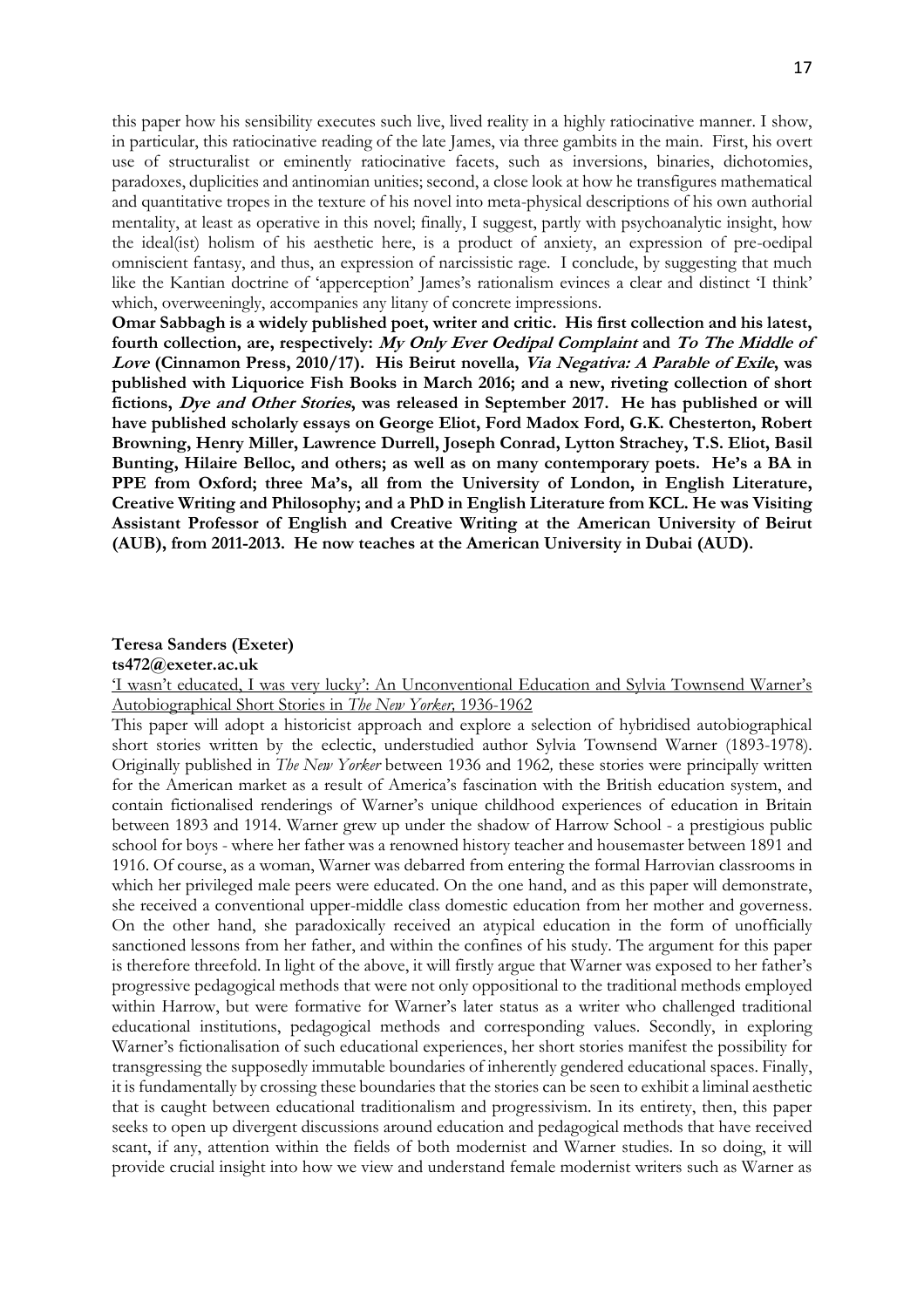social, political, and, crucially, educational critics.

**Teresa Sanders is a second-year doctoral candidate funded by the South, West and Wales Doctoral Training Partnership (AHRC), and co-supervised between the University of Exeter and the University of Bristol. Her current research explores the representations of education and pedagogy in the works of the British author Sylvia Townsend Warner (1893-1978). Her other research interests include (although are by no means limited to): modernism(s) and education (more broadly), gender politics and education, interwar culture and politics, theories of feminism, gender and sexuality, and the historical novel.**

#### **Max Saunders (King's College London)**

max.saunders@kcl.ac.uk

'C. K. Ogden's contributions to Anglo-American Sciences of the Mind'

C. K. Ogden is remembered chiefly as the instigator of 'BASIC English': a drastic reduction of the language to 840 words to facilitate international communication; a project criticized as imperialist, though eventually effected by the internet. In English departments he is sometimes also remembered as the co-author with I. A. Richards of The Meaning of Meaning (1923). However, this paper will argue that Ogden was central to the development of the Sciences of the Mind in four ways:

1. As a founder then President of the radical 'Heretics' Society in Cambridge, inviting innovative thinkers and artists and fostering debate of challenging new ideas.

2. As periodical editor; first of the Cambridge Magazine, then of Psyche.

3. As editor of three major book series for Kegan Paul; especially 'The International Library of

Psychology, Philosophy, and Scientific Method' (over 150 volumes).

4. As author; especially of the ABC of Psychology (1929).

The paper will focus on the International Library, launched in 1922 with Wittgenstein's Tractatus, and continuing past Ogden's death in 1957 and into the 21 st century. The series published work by all the major psychologists and psychoanalysts apart from Freud: Jung; Adler; Piaget; and other important figures such as W. H. R. Rivers, Kurt Koffka, and Roger Money-Kyrle. It translated Hartmann on the unconscious; included volumes on The Neurotic Personality, Emotions of Normal People, and on behaviourism, psychopathology and experimental psychology. It covered the Human Sciences generally, including fields closely allied to psychology. Key anthropological texts included Malinowski's Sex and repression in savage society. Ogden's editorial activities helped introduce Anglophone readers to a wide range of continental thought in the sciences of mind. The ABC shows how he thought they fitted together. The prestige of Freudian psychoanalysis in literary studies has eclipsed much of this other work. But one reason why it is worth recalling it is precisely its influence on the development of modern literary studies. Ogden always combined his interest in psychology with those in language, philosophy, and science. His psychology was also a science of meaning and communication. The ideas he disseminated didn't just influence Richards (whose Principles of Literary Criticism and other books appeared in Ogden's series); these were the books aspiring critics and writers were reading between the wars.

**Max Saunders is Director of the Arts and Humanities Research Institute, Professor of English and Co-Director of the Centre for Life-Writing Research at King's College London, where he teaches modern literature. He studied at the universities of Cambridge and Harvard, and was a Fellow of Selwyn College, Cambridge. He is the author of Ford Madox Ford: A Dual Life, 2 vols. (Oxford University Press, 1996) and Self Impression: Life-Writing, Autobiografiction, and the Forms of Modern Literature (Oxford University Press 2010); the editor of five volumes of Ford's writing, including an annotated critical edition of the first volume of Ford's Parade's End: Some Do Not . . . (Carcanet, 2010). He has published essays on Life-writing, on Impressionism, and on a number of modern writers. He was awarded a Leverhulme Major Research Fellowship from 2008-10 to research the To-Day and To-Morrow book series; and in 2013 an Advanced Grant from the ERC for the Ego-Media 5-year collaborative project on Digital Life Writing.**

**Alicja Urbanik-Kopeć (University of Warsaw)**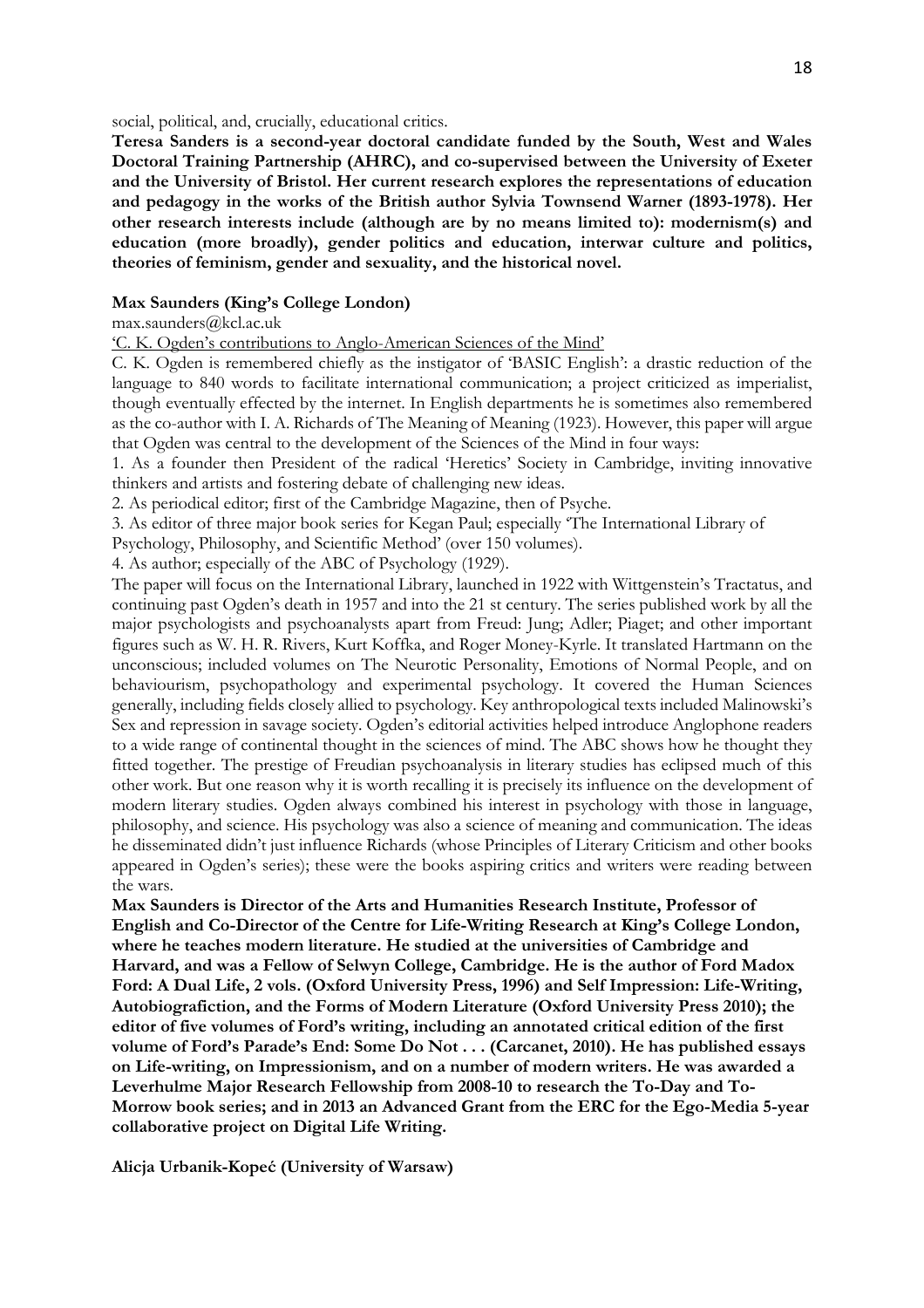#### **alicja.urbanik@gmail.com**

Useful or useless?: Narratives on female technical education and Female Work Exhibitions in the late 19th century

One of the main demands of 19<sup>th</sup> century emancipates was the right to university education. Majority of writers devoted a fair share of their texts to explaining that intellectual, moral and social improvements would be a direct result of this right. They designed a new society, filled with educated women, which would make them better wives, mothers and, ultimately, useful members of society. However, majority of those texts were cut out to serve women of higher classes. British and Polish emancipates were not as decisive when it came to other types of education, like technical education of working class women. My presentation will follow the discourse surrounding the possibility of female technical education, presented in press and in literature. I will focus on the stance of emancipation writers towards this kind of education – mainly, if it was regarded as important as the right to university education, and why. Secondly, I will examine the possible realisations of this idea - courses for female factory workers, technical skills courses for destitute girls. I will try to determine, what kind of women were supposed to take part, what were the projected results, and what were the main qualities that the organisers tried to inspire in students. The question will be further illustrated by the example of Female Work Pavilions at exhibitions in the second part of 19<sup>th</sup> century in Great Britain (Palace of Women's Work, 1908), America (World's Columbian Exhibition, 1893) and Poland (National Exhibitions in Lvov and Warsaw, 1894 and 1887). In those exhibitions, women were supposed to show products of their work – embroidery, poetry, flower arrangements, but also carpentry or watchmaking. The narratives surrounding those exhibitions exemplifies ambiguity towards female education and its perceived results. Women were expected to prove that they are useful members of society, on the other, through lack of proper education, it was impossible for average women to achieve a level of skill making her a useful worker as described in writing on the subject.

**Alicja Urbanik-Kopeć: I am a PhD candidate at the University of Warsaw (at the time of the conference I will have my degree completed). I am researching the subjects connected with Victorian modernity (especially emancipation of women and technological inventions) and the influences of Victorianism on Eastern Europe. My PhD explores the alternative models of emancipation available to female factory workers in 19th century Poland.** 

### **Elena Violaris (University of Cambridge)**

#### [ev299@cam.ac.uk](mailto:ev299@cam.ac.uk)

## 'Cognitive Reasoning Capacities and James Joyce's Finnegans Wake'

Finnegans Wake can be seen to foreground the automatic cognitive mechanisms behind meaningmaking. In order to navigate a dense and non-linear plot, readers are invited to apply verbal and nonverbal reasoning abilities of the kind examined in psychometric tests. Verbal reasoning abilities are tested by Joyce's neologisms, which are often unusual and obscure amalgamations of conventional meanings. At the same time, the process of connecting

recurring motifs across diverse sections of the text could be described as non-verbal reasoning, requiring the perception of these motifs as spatial units of information as well as semantic ones. The Cattell-Horn-Carroll Model of Intelligence provides a framework for this analysis, and one of its fundamental characteristics is a distinction between General Fluid (Gf) and General Crystallized (Gc) Intelligence. Gf is a general ability to perceive relations between objects, while Gc is the ability to engage already-established knowledge. These two kinds of intelligence are evident in Finnegans Wake: fluid intelligence is used to perceive relational structures within the density of Joyce's writing, and crystallized intelligence is present when using existing paradigms of grammar and vocabulary. However, how flexible can these schemas be? When does a circle stop being a circle and become a square? Joyce stretches the preconceived paradigms of language until they teeter on the boundary of losing form altogether, and a reader is unsure as to whether they are discovering patterns or creating them. By drawing attention to this interplay, Joyce is making the process of cognitive selectivity visible. I propose we hypothesise an ideal reader of Finnegans Wake, considering what work their cognitive capacities would do in order to process the text instantaneously. As well as a concrete knowledge of Joyce's allusions, they need ways to connect this knowledge: a capacity to recognise patterns, to become